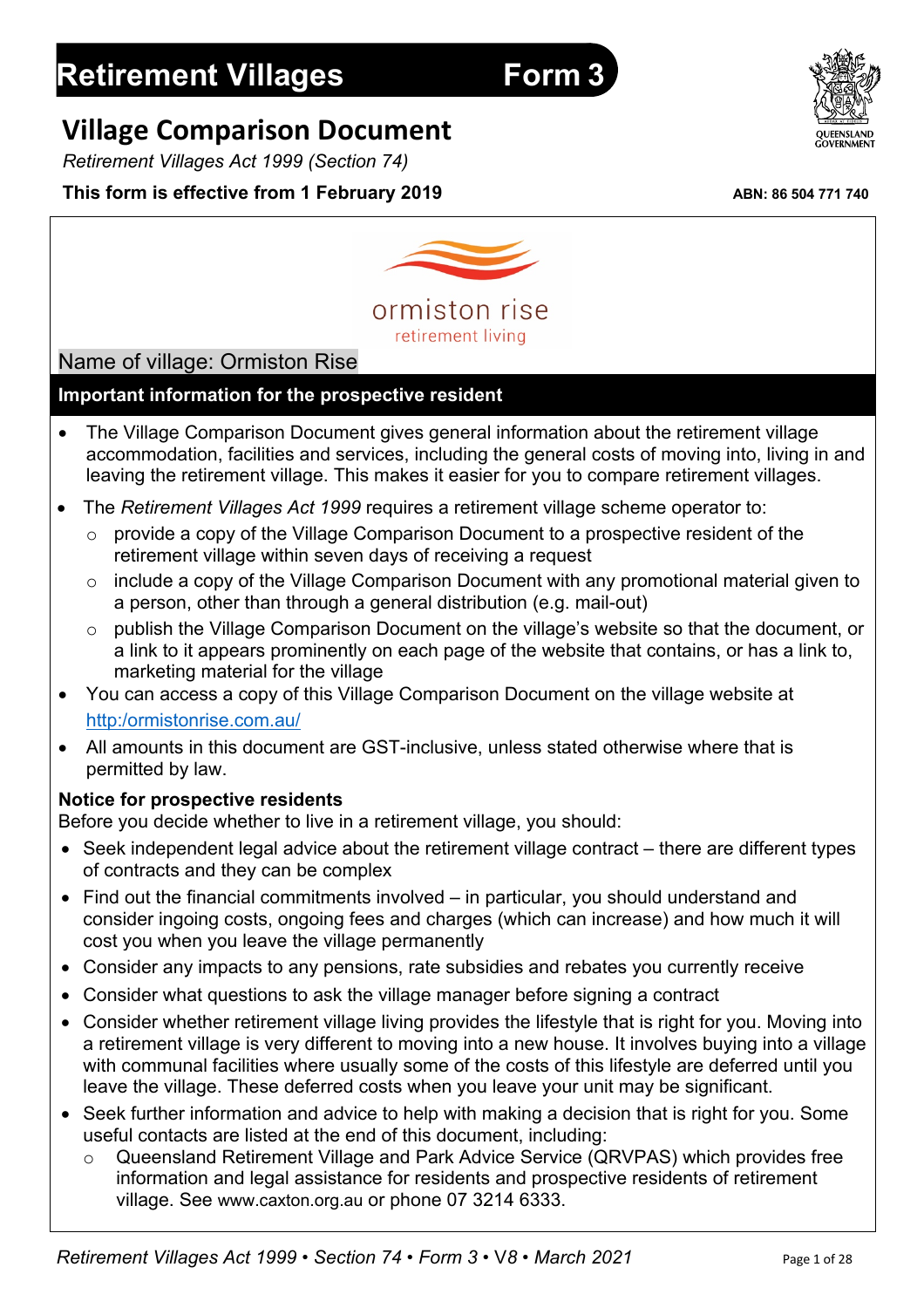o The Queensland Law Society which can provide a list of lawyers who practice retirement village law. See www.qls.com.au or phone: 1300 367 757.

#### **More information**

- If you decide to move into a retirement village, the operator will provide you with a Prospective Costs Document for your selected unit, a residence contract and other legal documents.
- By law, you must have a copy of the Village Comparison Document, the Prospective Costs Document, the village by-laws, your residence contract and all attachments to your residence contract for at least 21 days before you and the operator enter into the residence contract. This is to give you time to read these documents carefully and seek professional advice about your legal and financial interests. You have the right to waive the 21-day period if you get legal advice from a Queensland lawyer about your contract.

**The information in this Village Comparison Document is correct as at 21 June 2022 and applies to prospective residents. That information is subject to change. The village operator reserves the right to vary any of the information in this Village Comparison Document at any time.**

**Some of the information in this document may not apply to existing residence contracts.**

**Part 1 – Operator and management details**

| 1.1 Retirement village<br><b>location</b>                   | Retirement Village Name: Ormiston Rise                                                                                                     |            |                 |  |
|-------------------------------------------------------------|--------------------------------------------------------------------------------------------------------------------------------------------|------------|-----------------|--|
|                                                             | Street Address: 174 Wellington St                                                                                                          |            |                 |  |
|                                                             | Suburb: Ormiston                                                                                                                           | State: QLD | Post Code: 4160 |  |
| 1.2 Owner of the land<br>on which the<br>retirement village | Name of land owner: Ormiston Retirement Village Pty Ltd as Trustee<br>for the ORV Trust                                                    |            |                 |  |
| scheme is located                                           | Australian Company Number (ACN): 603 644 962                                                                                               |            |                 |  |
|                                                             | Address: 174 Wellington St                                                                                                                 |            |                 |  |
|                                                             | Suburb: Ormiston                                                                                                                           | State: QLD | Post Code: 4160 |  |
| 1.3 Village operator                                        | Name of entity that operates the retirement village (scheme operator):<br>Ormiston Retirement Village Pty Ltd as Trustee for the ORV Trust |            |                 |  |
|                                                             | Australian Company Number (ACN): 603 644 962                                                                                               |            |                 |  |
|                                                             | Address: 174 Wellington St                                                                                                                 |            |                 |  |
|                                                             | Suburb: Ormiston                                                                                                                           | State: QLD | Post Code: 4160 |  |
|                                                             | Date entity became operator: 16 February 2016                                                                                              |            |                 |  |
| 1.4 Village                                                 | Name of village management entity and contact details:                                                                                     |            |                 |  |
| management and<br>onsite availability                       | <b>ORV Management Pty Ltd</b>                                                                                                              |            |                 |  |
|                                                             | Australian Company Number (ACN): 607 221 090                                                                                               |            |                 |  |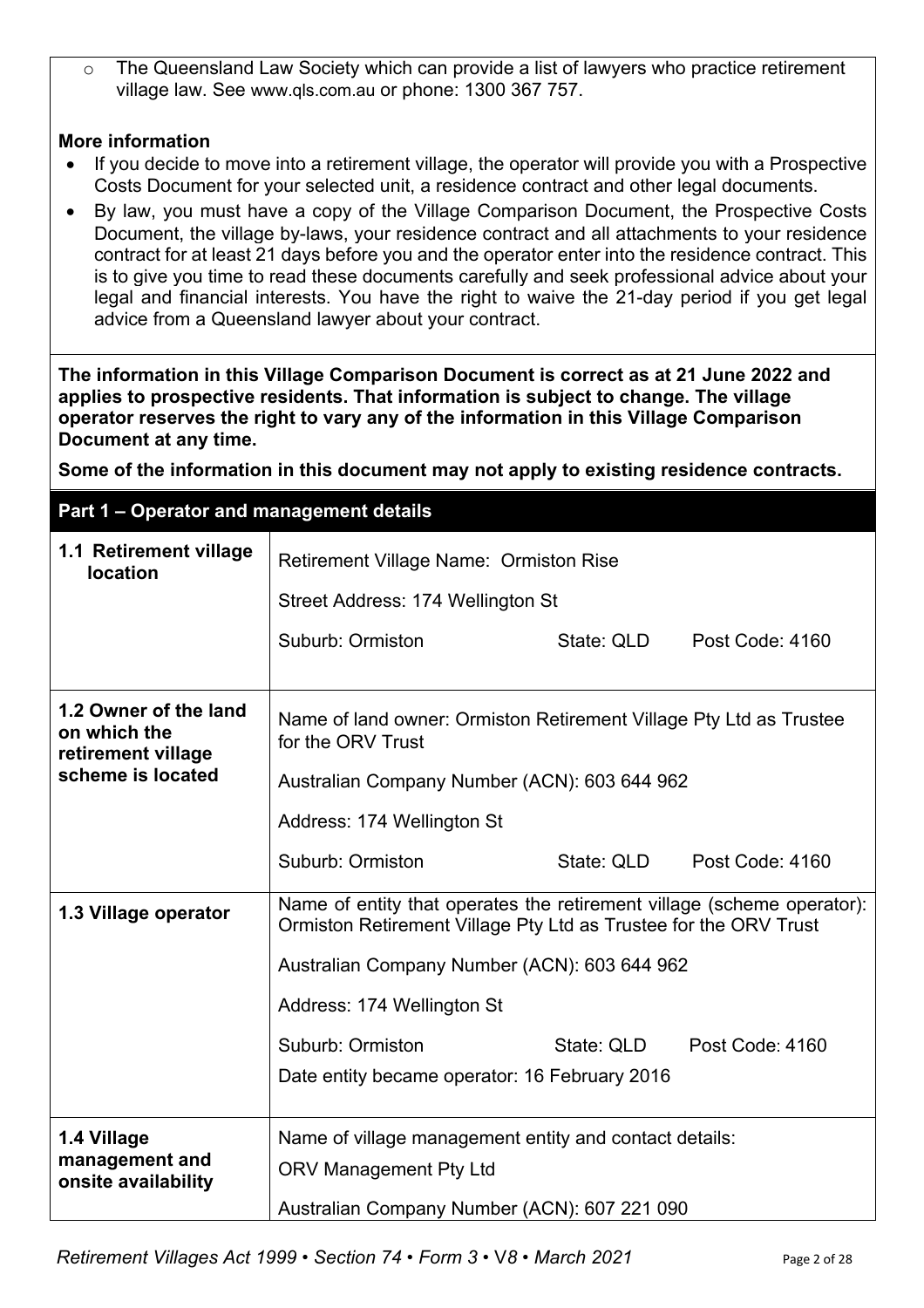|                                                                                    | Phone: 3821 0971<br>Email: info@ormistonrise.com.au<br>An onsite manager (or representative) is available to residents:<br>$\boxtimes$ Full time<br>Onsite availability includes:<br>Weekdays: Monday to Friday 10am to 4pm<br>Weekends: No                                                                                                                                                             |
|------------------------------------------------------------------------------------|---------------------------------------------------------------------------------------------------------------------------------------------------------------------------------------------------------------------------------------------------------------------------------------------------------------------------------------------------------------------------------------------------------|
| 1.5 Approve closure<br>plans and transition<br>plans for the<br>retirement village | Is there an approved transition plan for the village?<br>$\square$ Yes $\boxtimes$ No<br>A written transition plan approved by the Department of Housing and<br>Public Works is required when an existing operator is transitioning<br>control of the retirement village scheme's operation to a new operator.<br>Is there an approved closure plan for the village?<br>$\Box$ Yes $\boxtimes$ No       |
|                                                                                    | A written closure plan approved by the residents of the village (by a<br>special resolution at a residents meeting) or by the Department of<br>Housing and Public Works is required if an operator is closing a<br>retirement village scheme. This includes winding down or stopping to<br>operate the village, even temporarily.                                                                       |
| Part 2 - Age limits                                                                |                                                                                                                                                                                                                                                                                                                                                                                                         |
| 2.1 What age limits<br>apply to residents in<br>this village?                      | Applicants must be 65 years of age or over. However, the village<br>operator may exercise its sole discretion to accept the application of a<br>person who is less than 65 years of age, whom it considers will not<br>derogate from the conduct of the village as premises where older<br>members of the community or retired persons reside and is an<br>appropriate person to reside in the village. |
|                                                                                    | The village operator reserves the right in the future to vary (by<br>increasing or decreasing) the age limit for residents of the village.                                                                                                                                                                                                                                                              |
|                                                                                    | <b>ACCOMMODATION, FACILITIES AND SERVICES</b>                                                                                                                                                                                                                                                                                                                                                           |
|                                                                                    | Part 3 – Accommodation units: Nature of ownership or tenure                                                                                                                                                                                                                                                                                                                                             |
| 3.1 Resident                                                                       | Freehold (owner resident)                                                                                                                                                                                                                                                                                                                                                                               |
| ownership or tenure of<br>the units in the village                                 | $\boxtimes$ Lease (non-owner resident)                                                                                                                                                                                                                                                                                                                                                                  |
| is:                                                                                | Licence (non-owner resident)                                                                                                                                                                                                                                                                                                                                                                            |
|                                                                                    | Share in company title entity (non-owner resident)                                                                                                                                                                                                                                                                                                                                                      |
|                                                                                    | Unit in unit trust (non-owner resident)                                                                                                                                                                                                                                                                                                                                                                 |
|                                                                                    | Rental (non-owner resident)<br>Other                                                                                                                                                                                                                                                                                                                                                                    |
|                                                                                    |                                                                                                                                                                                                                                                                                                                                                                                                         |
|                                                                                    | The village operator reserves the right to grant such occupancy rights<br>in respect of units as the village operator determines in its sole<br>discretion, whether governed by the Retirement Villages Act 1999 (Q)<br>or not.                                                                                                                                                                         |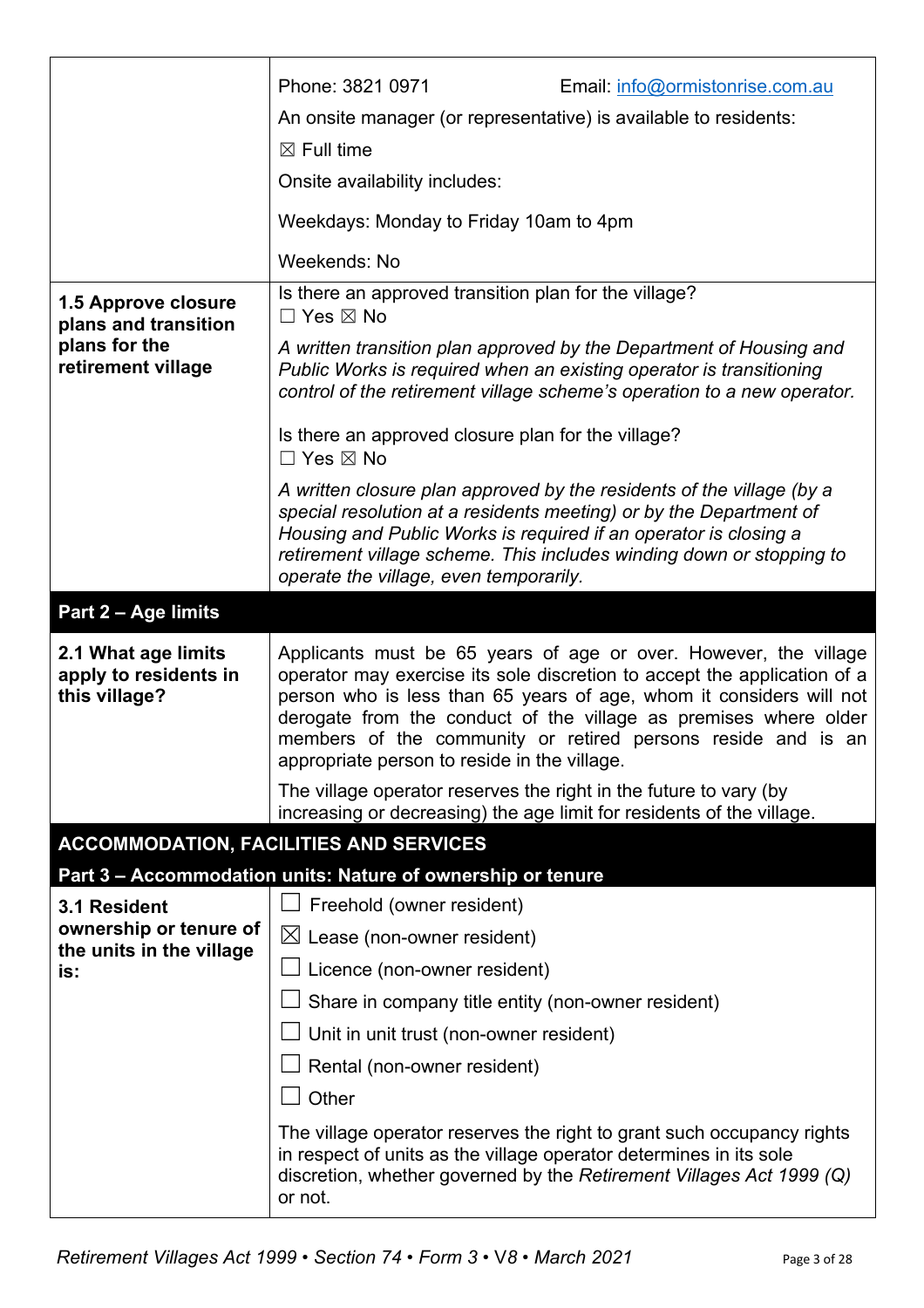| <b>Accommodation types</b>                                                                       |                                             |                                                                                                                                                                                                                                                                                                                                                                                                                                                                                                                                                                                                                                 |         |              |
|--------------------------------------------------------------------------------------------------|---------------------------------------------|---------------------------------------------------------------------------------------------------------------------------------------------------------------------------------------------------------------------------------------------------------------------------------------------------------------------------------------------------------------------------------------------------------------------------------------------------------------------------------------------------------------------------------------------------------------------------------------------------------------------------------|---------|--------------|
| 3.2 Number of units by<br>accommodation type<br>and tenure                                       |                                             | There are 50 units in the village, comprising 34 single story units; 16<br>units in multi-story building with 2 levels ("under/over" configuration).                                                                                                                                                                                                                                                                                                                                                                                                                                                                            |         |              |
| <b>Accommodation</b><br>unit                                                                     | <b>Freehold</b>                             | Leasehold                                                                                                                                                                                                                                                                                                                                                                                                                                                                                                                                                                                                                       | Licence | <b>Other</b> |
| Independent living<br>units                                                                      |                                             |                                                                                                                                                                                                                                                                                                                                                                                                                                                                                                                                                                                                                                 |         |              |
| Studio                                                                                           |                                             |                                                                                                                                                                                                                                                                                                                                                                                                                                                                                                                                                                                                                                 |         |              |
| One bedroom +<br>Study                                                                           |                                             | $\overline{2}$                                                                                                                                                                                                                                                                                                                                                                                                                                                                                                                                                                                                                  |         |              |
| Two bedrooms                                                                                     |                                             |                                                                                                                                                                                                                                                                                                                                                                                                                                                                                                                                                                                                                                 |         |              |
| Two bedrooms +<br>study/study nook                                                               |                                             | 48                                                                                                                                                                                                                                                                                                                                                                                                                                                                                                                                                                                                                              |         |              |
| Three bedroom                                                                                    |                                             |                                                                                                                                                                                                                                                                                                                                                                                                                                                                                                                                                                                                                                 |         |              |
| Serviced units                                                                                   |                                             |                                                                                                                                                                                                                                                                                                                                                                                                                                                                                                                                                                                                                                 |         |              |
| Studio                                                                                           |                                             |                                                                                                                                                                                                                                                                                                                                                                                                                                                                                                                                                                                                                                 |         |              |
| One bedroom                                                                                      |                                             |                                                                                                                                                                                                                                                                                                                                                                                                                                                                                                                                                                                                                                 |         |              |
| Two bedroom                                                                                      |                                             |                                                                                                                                                                                                                                                                                                                                                                                                                                                                                                                                                                                                                                 |         |              |
| Three bedroom                                                                                    |                                             |                                                                                                                                                                                                                                                                                                                                                                                                                                                                                                                                                                                                                                 |         |              |
| Other                                                                                            |                                             |                                                                                                                                                                                                                                                                                                                                                                                                                                                                                                                                                                                                                                 |         |              |
| Total number of units                                                                            |                                             | 50                                                                                                                                                                                                                                                                                                                                                                                                                                                                                                                                                                                                                              |         |              |
| <b>Access and design</b>                                                                         |                                             |                                                                                                                                                                                                                                                                                                                                                                                                                                                                                                                                                                                                                                 |         |              |
| 3.3 What disability<br>access and design<br>features do the units<br>and the village<br>contain? | units                                       | $\boxtimes$ Level access from the street into and between all areas of the unit<br>(i.e. no external or internal steps or stairs) in $\boxtimes$ all units<br>$\Box$ Alternatively, a ramp, elevator or lift allows entry into $\Box$ all $\Box$ some<br>$\boxtimes$ Step-free (hobless) shower in $\boxtimes$ all units<br>$\boxtimes$ Width of doorways allow for wheelchair access in $\boxtimes$ some units<br>$\boxtimes$ Toilet is accessible in a wheelchair in $\boxtimes$ some units<br>$\Box$ Other key features in the units or village that cater for people with<br>disability or assist residents to age in place |         |              |
|                                                                                                  | $\Box$ None                                 |                                                                                                                                                                                                                                                                                                                                                                                                                                                                                                                                                                                                                                 |         |              |
|                                                                                                  | Part 4 - Parking for residents and visitors |                                                                                                                                                                                                                                                                                                                                                                                                                                                                                                                                                                                                                                 |         |              |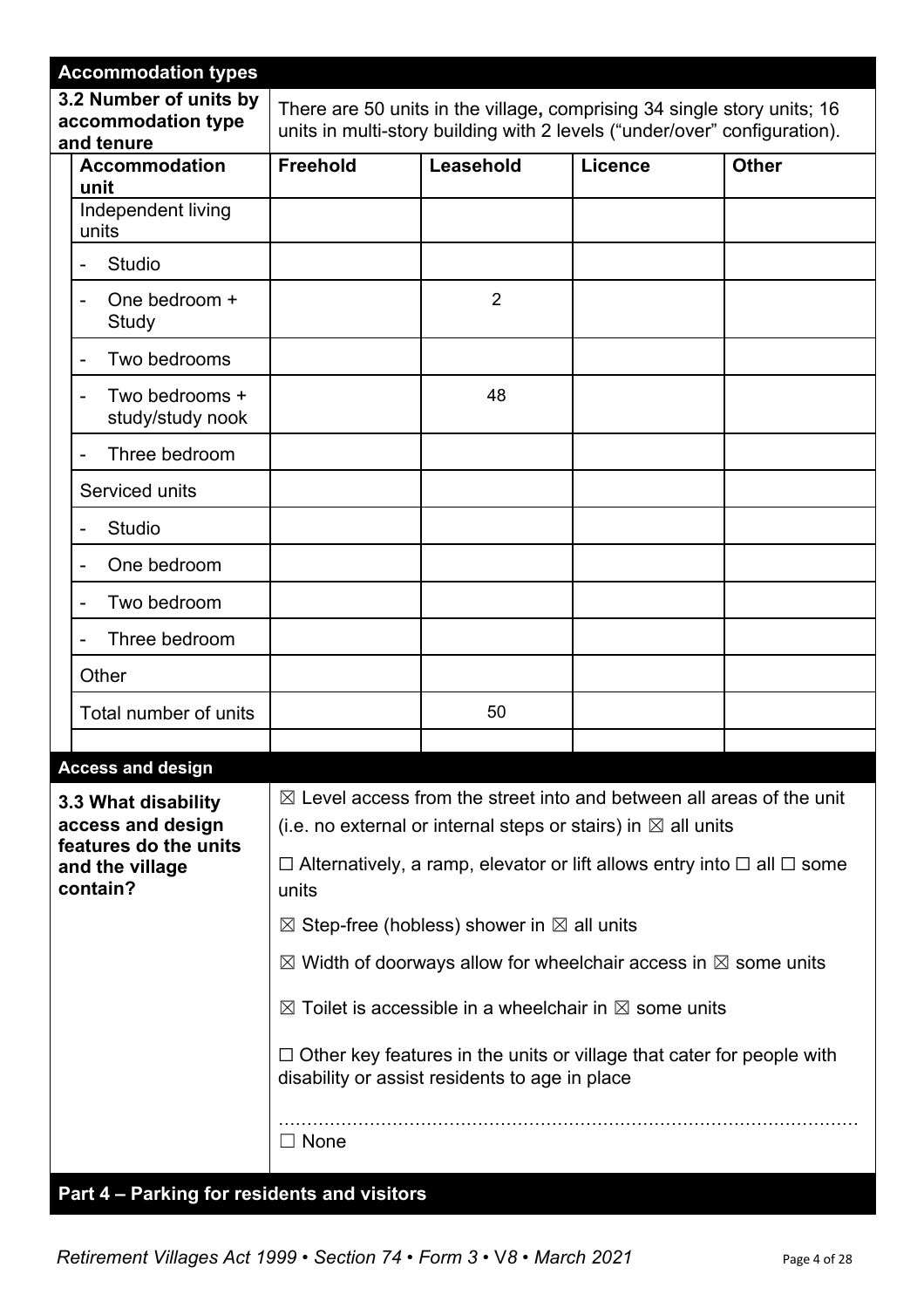| 4.1 What car parking<br>in the village is<br>available for<br>residents?                                                                          | $\boxtimes$ All units with own garage or carport attached or adjacent to the unit<br>$\boxtimes$ Other parking e.g. caravan or boat – parking for motorised scooters,<br>cars, motorcycles, boats, water craft, trailers or caravans is available<br>on written application on a "first in" basis, subject to availability,<br>approval by the village operator, entry into a Car Park Licence and<br>payment of applicable fees.<br>Restrictions on resident's car parking include: residents are not<br>allowed to occupy visitor parking and other areas around the village<br>except on a short term basis (less than 3 (three) days) unless the prior<br>agreement of the village operator is obtained in writing. |  |  |  |
|---------------------------------------------------------------------------------------------------------------------------------------------------|-------------------------------------------------------------------------------------------------------------------------------------------------------------------------------------------------------------------------------------------------------------------------------------------------------------------------------------------------------------------------------------------------------------------------------------------------------------------------------------------------------------------------------------------------------------------------------------------------------------------------------------------------------------------------------------------------------------------------|--|--|--|
| 4.2 Is parking in the<br>village available for<br>visitors?                                                                                       | $\Box$ No<br>$\boxtimes$ Yes                                                                                                                                                                                                                                                                                                                                                                                                                                                                                                                                                                                                                                                                                            |  |  |  |
| If yes, parking<br>restrictions include                                                                                                           | For lowset units with a driveway, the resident's visitors may park 1<br>vehicle in tandem position in the driveway immediately in front of the<br>unit, but only if there is sufficient room to do so without obstructing any<br>roadways in the village. Otherwise, visitors must park in designated<br>visitor parking areas. No parking on grass is allowed.                                                                                                                                                                                                                                                                                                                                                         |  |  |  |
| Part 5 - Planning and development                                                                                                                 |                                                                                                                                                                                                                                                                                                                                                                                                                                                                                                                                                                                                                                                                                                                         |  |  |  |
| 5.1 Is construction or<br>development of the                                                                                                      | Year village construction started: 2015                                                                                                                                                                                                                                                                                                                                                                                                                                                                                                                                                                                                                                                                                 |  |  |  |
| village complete?                                                                                                                                 | $\Box$ Fully developed / completed                                                                                                                                                                                                                                                                                                                                                                                                                                                                                                                                                                                                                                                                                      |  |  |  |
|                                                                                                                                                   | $\boxtimes$ Partially developed / completed                                                                                                                                                                                                                                                                                                                                                                                                                                                                                                                                                                                                                                                                             |  |  |  |
|                                                                                                                                                   | $\Box$ Construction yet to commence                                                                                                                                                                                                                                                                                                                                                                                                                                                                                                                                                                                                                                                                                     |  |  |  |
| 5.2 Construction,<br>development<br>applications and<br>development<br>approvals                                                                  | Provide detail of any construction, development or redevelopment<br>relating to the retirement village land, including details of any related<br>development approval or development applications in accordance with<br>the Planning Act 2016                                                                                                                                                                                                                                                                                                                                                                                                                                                                           |  |  |  |
| Provide details and<br>timeframe of<br>development or<br>proposed development,<br>including the final<br>number and types of<br>units and any new | The village operator has obtained development approvals relating to<br>the retirement village land (MCU013260, MCU17/0157,<br>MCU17/0157.01, MCU17/0157.02, MCU17/0157.03, MCU17/0157.04,<br>POS18/0002, OPW001836.2, PD242004, PD232617, PD234726,<br>PD234727, PD234728, PD235643, PD235644, BX313044, BX313941,<br>BX313943, BX323991, 19/0058).                                                                                                                                                                                                                                                                                                                                                                     |  |  |  |
| facilities.                                                                                                                                       | <b>Retirement Village Land</b>                                                                                                                                                                                                                                                                                                                                                                                                                                                                                                                                                                                                                                                                                          |  |  |  |
|                                                                                                                                                   | The real property description of the land comprising the village is<br>(a)<br>Lot 10 on SP 286629.                                                                                                                                                                                                                                                                                                                                                                                                                                                                                                                                                                                                                      |  |  |  |
|                                                                                                                                                   | The village operator owns 15 Pryor Street, Ormiston (Lot 107 on<br>(b)<br>RP886436) and intends to incorporate that lot into the village at<br>an undetermined future date.                                                                                                                                                                                                                                                                                                                                                                                                                                                                                                                                             |  |  |  |
|                                                                                                                                                   | The village operator intends to acquire (if possible) an access<br>(c)<br>restriction strip (being Lot 993 on RP886436) from Redland City<br>Council and/or approximately 276 square metres of Pryor Street<br>immediately adjacent to Lot 107 on RP886436 (by way of road<br>closure) and incorporate the same into the village, at an                                                                                                                                                                                                                                                                                                                                                                                 |  |  |  |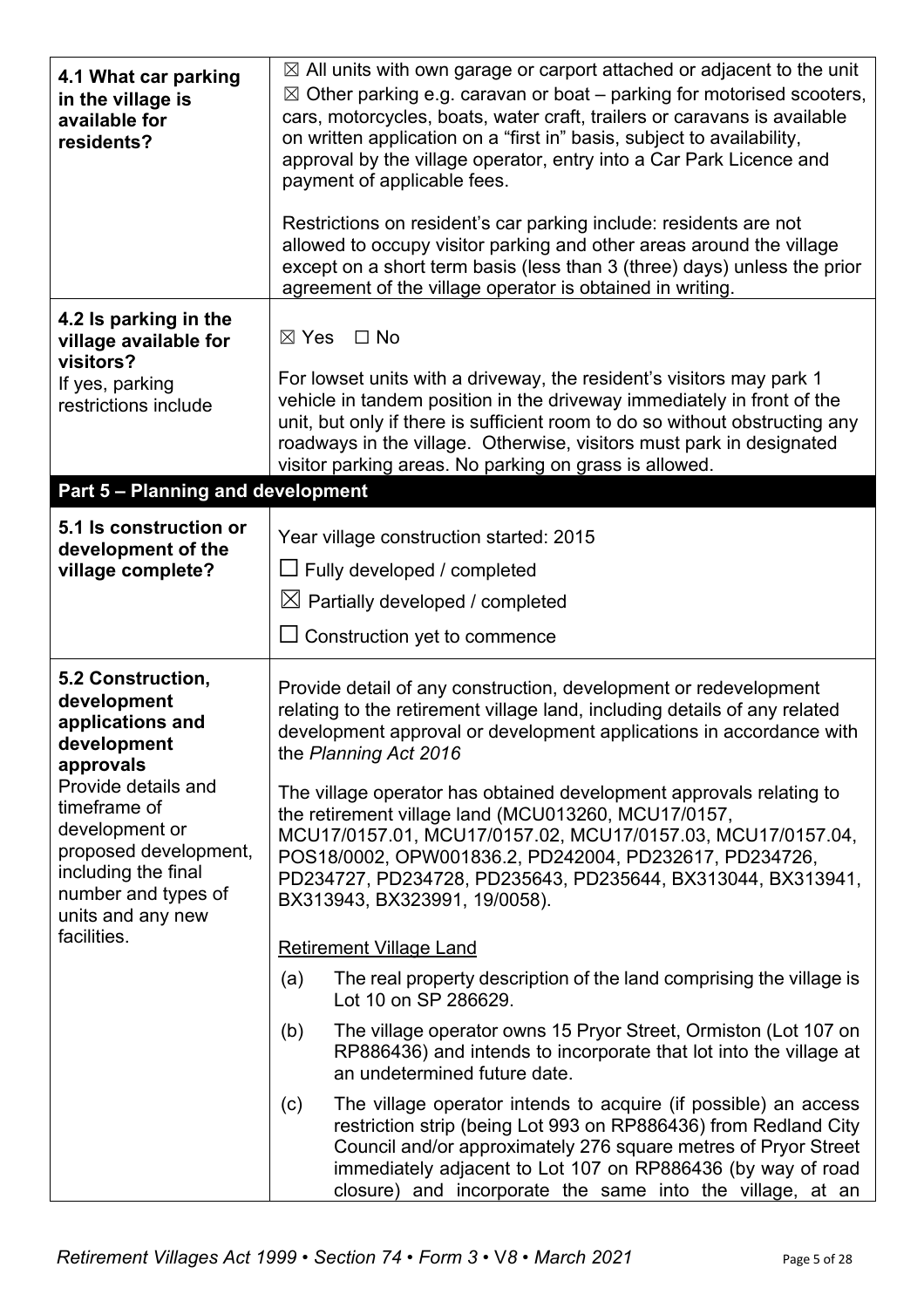|     | undetermined future date, subject to permission of the State<br>Government and Redland City Council.                                                                                                                                                                                                                                                                                                                                                                                                                                                                                                                                                                                                                                                                                                                                                                                                                                                                                                                                                                                                                                                                                                                                                                                                                                                                                                                                                                                   |
|-----|----------------------------------------------------------------------------------------------------------------------------------------------------------------------------------------------------------------------------------------------------------------------------------------------------------------------------------------------------------------------------------------------------------------------------------------------------------------------------------------------------------------------------------------------------------------------------------------------------------------------------------------------------------------------------------------------------------------------------------------------------------------------------------------------------------------------------------------------------------------------------------------------------------------------------------------------------------------------------------------------------------------------------------------------------------------------------------------------------------------------------------------------------------------------------------------------------------------------------------------------------------------------------------------------------------------------------------------------------------------------------------------------------------------------------------------------------------------------------------------|
| (d) | The village operator intends to acquire 188 Wellington Street,<br>Ormiston (Lot 1 on RP165282) if possible and incorporate that<br>lot into the village at an undetermined future date, subject to that<br>lot becoming available for purchase.                                                                                                                                                                                                                                                                                                                                                                                                                                                                                                                                                                                                                                                                                                                                                                                                                                                                                                                                                                                                                                                                                                                                                                                                                                        |
| (e) | The village operator reserves the right to incorporate any other<br>land into the village.                                                                                                                                                                                                                                                                                                                                                                                                                                                                                                                                                                                                                                                                                                                                                                                                                                                                                                                                                                                                                                                                                                                                                                                                                                                                                                                                                                                             |
| (f) | The village operator reserves the right to amalgamate on title any<br>land referred to in paragraphs (b) to (e) with the village land.                                                                                                                                                                                                                                                                                                                                                                                                                                                                                                                                                                                                                                                                                                                                                                                                                                                                                                                                                                                                                                                                                                                                                                                                                                                                                                                                                 |
| (g) | The village operator reserves the right to excise any land from<br>the village land.                                                                                                                                                                                                                                                                                                                                                                                                                                                                                                                                                                                                                                                                                                                                                                                                                                                                                                                                                                                                                                                                                                                                                                                                                                                                                                                                                                                                   |
|     | <b>Planning Scheme Changes</b>                                                                                                                                                                                                                                                                                                                                                                                                                                                                                                                                                                                                                                                                                                                                                                                                                                                                                                                                                                                                                                                                                                                                                                                                                                                                                                                                                                                                                                                         |
| (h) | The village operator understands that a future change to the<br>planning scheme governing the village land will alter the<br>boundary of the Medium Density Residential area relating to the<br>village land, such that the developable area may increase.<br>Further details are available on request.                                                                                                                                                                                                                                                                                                                                                                                                                                                                                                                                                                                                                                                                                                                                                                                                                                                                                                                                                                                                                                                                                                                                                                                |
|     | Development and Redevelopment of the Village                                                                                                                                                                                                                                                                                                                                                                                                                                                                                                                                                                                                                                                                                                                                                                                                                                                                                                                                                                                                                                                                                                                                                                                                                                                                                                                                                                                                                                           |
| (i) | The village is currently under development in stages. To date,<br>stages 1 to 6 have been completed, comprising 50 units (note,<br>that development of stages are not sequential in number). Stage<br>13 (Building 4) comprising the purpose built communal facilities<br>is under construction and is anticipated to be completed by<br>2022/2023 (subject to possible extension depending on finance,<br>approvals or delays from the builder given the current issues<br>around labour and material supply). The next stage for<br>construction is units and expected to be Stage 7 (Building 3). As<br>a result of the current economic environment, sales rates, Covid-<br>19 and bank finance, the village operator may alter the design,<br>size, number of units, construction timeframe and location of<br>further stages. These changes (up to and beyond) Stage 13<br>(Building 4) may involve new development applications with<br>Council, amendments to the existing development approvals<br>and/or "generally in accordance" approvals or changes due to<br>future planning scheme changes or State or Redland City<br>Council planning changes. The plan showing the location up to<br>Stage 13 (Building 4) and indicative planning beyond Stage 13<br>(Building 4) is attached to the Application to Reside signed by<br>each new resident. The village operator currently intends that<br>Stage 13 (Building 4) will include the following communal<br>facilities: |
|     | (i)<br>residents lounge;                                                                                                                                                                                                                                                                                                                                                                                                                                                                                                                                                                                                                                                                                                                                                                                                                                                                                                                                                                                                                                                                                                                                                                                                                                                                                                                                                                                                                                                               |
|     | (ii)<br>billiards;                                                                                                                                                                                                                                                                                                                                                                                                                                                                                                                                                                                                                                                                                                                                                                                                                                                                                                                                                                                                                                                                                                                                                                                                                                                                                                                                                                                                                                                                     |
|     | (iii)<br>library/computer room;                                                                                                                                                                                                                                                                                                                                                                                                                                                                                                                                                                                                                                                                                                                                                                                                                                                                                                                                                                                                                                                                                                                                                                                                                                                                                                                                                                                                                                                        |
|     | (iv)<br>community area;                                                                                                                                                                                                                                                                                                                                                                                                                                                                                                                                                                                                                                                                                                                                                                                                                                                                                                                                                                                                                                                                                                                                                                                                                                                                                                                                                                                                                                                                |
|     | outdoor pool;<br>(v)                                                                                                                                                                                                                                                                                                                                                                                                                                                                                                                                                                                                                                                                                                                                                                                                                                                                                                                                                                                                                                                                                                                                                                                                                                                                                                                                                                                                                                                                   |
|     | barbeque (external);<br>(vi)                                                                                                                                                                                                                                                                                                                                                                                                                                                                                                                                                                                                                                                                                                                                                                                                                                                                                                                                                                                                                                                                                                                                                                                                                                                                                                                                                                                                                                                           |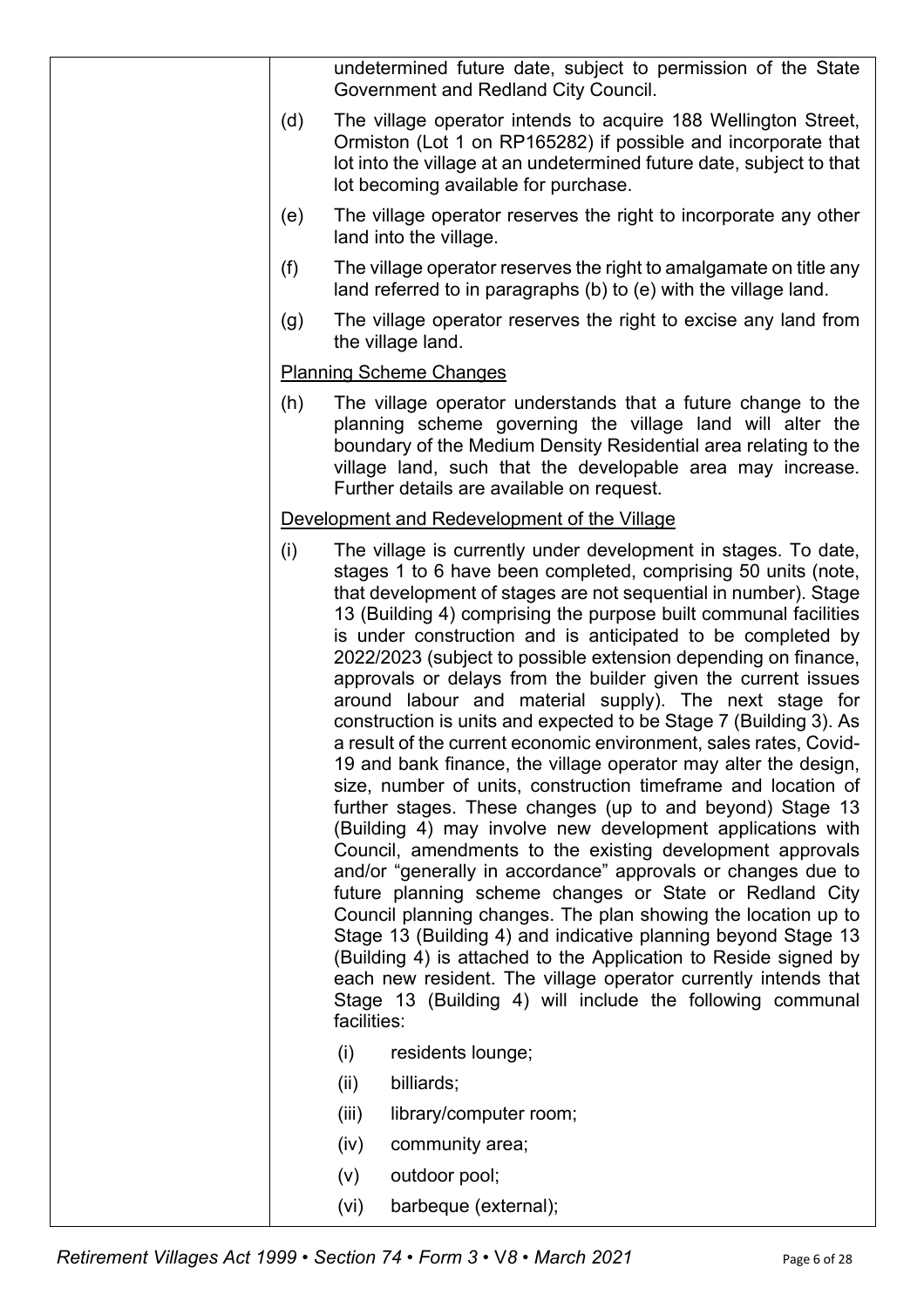|     | (vii)  | administration/sales office;                                                                                                                                                                                                                                                                                                                                                                                                                                                                                                       |
|-----|--------|------------------------------------------------------------------------------------------------------------------------------------------------------------------------------------------------------------------------------------------------------------------------------------------------------------------------------------------------------------------------------------------------------------------------------------------------------------------------------------------------------------------------------------|
|     | (viii) | allied health area;                                                                                                                                                                                                                                                                                                                                                                                                                                                                                                                |
|     | (ix)   | gymnasium;                                                                                                                                                                                                                                                                                                                                                                                                                                                                                                                         |
|     | (x)    | bar (operated by residents on a voluntary basis and<br>stocked and funded by residents);                                                                                                                                                                                                                                                                                                                                                                                                                                           |
|     | (xi)   | hairdressing salon (on a user pays basis); and                                                                                                                                                                                                                                                                                                                                                                                                                                                                                     |
|     | (xii)  | coffee facilities (on a user pays basis and the village<br>operator will determine if operated by a contractor or by<br>residents of the village).                                                                                                                                                                                                                                                                                                                                                                                 |
| (j) |        | The communal facilities currently comprise a temporary<br>community centre within a redesigned unit, including a barbeque<br>area, kitchen, toilet amenities, billiard table, activities/games<br>room, arts/crafts room (stocked by residents), library (books<br>provided by residents) and meeting area for social events (some<br>of these areas are currently multi-purpose and this temporary<br>facility will be re-converted into a unit once the purpose built<br>community centre in Stage 13 (Building 4) is complete). |
| (k) |        | The estimated date range referred to in paragraph (i) is subject<br>to change and dependent on Council approvals, building<br>program certification, bank finance and market conditions.                                                                                                                                                                                                                                                                                                                                           |
| (1) |        | The village operator reserves the right at any time to vary the<br>proposed development of the village, or to redevelop the village.<br>Without limitation, any such variation or redevelopment may<br>entail one or more of the following:                                                                                                                                                                                                                                                                                        |
|     | (i)    | alterations to the layout of the village;                                                                                                                                                                                                                                                                                                                                                                                                                                                                                          |
|     | (ii)   | alterations to the area of the village;                                                                                                                                                                                                                                                                                                                                                                                                                                                                                            |
|     | (iii)  | alterations to the configuration, size, type and number of<br>units;                                                                                                                                                                                                                                                                                                                                                                                                                                                               |
|     | (iv)   | alterations to the configuration, size, type, number and<br>location of buildings, including altering any multi-story<br>building designs to be lowsets or "under and overs";                                                                                                                                                                                                                                                                                                                                                      |
|     | (v)    | alterations to the number of units in each building;                                                                                                                                                                                                                                                                                                                                                                                                                                                                               |
|     | (vi)   | alterations to heights of, or numbers of levels (including<br>basement levels) contained in, buildings;                                                                                                                                                                                                                                                                                                                                                                                                                            |
|     | (vii)  | alterations to the manner of integration of any building with<br>any other part of the village;                                                                                                                                                                                                                                                                                                                                                                                                                                    |
|     | (viii) | alterations to layouts, configuration, size, location, number<br>and any other features of carparks, roads, pathways,<br>common areas, boat/caravan storage area, communal<br>facilities (eg pool), refuse locations, basements, services<br>or other village infrastructure;                                                                                                                                                                                                                                                      |
|     | (ix)   | installation of rooftop gardens;                                                                                                                                                                                                                                                                                                                                                                                                                                                                                                   |
|     | (x)    | subdividing the village land, including the creation of a<br>community titles scheme and strata-titled lots;                                                                                                                                                                                                                                                                                                                                                                                                                       |
|     | (xi)   | alterations to the staging, timing or extent of development,<br>including the number, configuration or order of stages;                                                                                                                                                                                                                                                                                                                                                                                                            |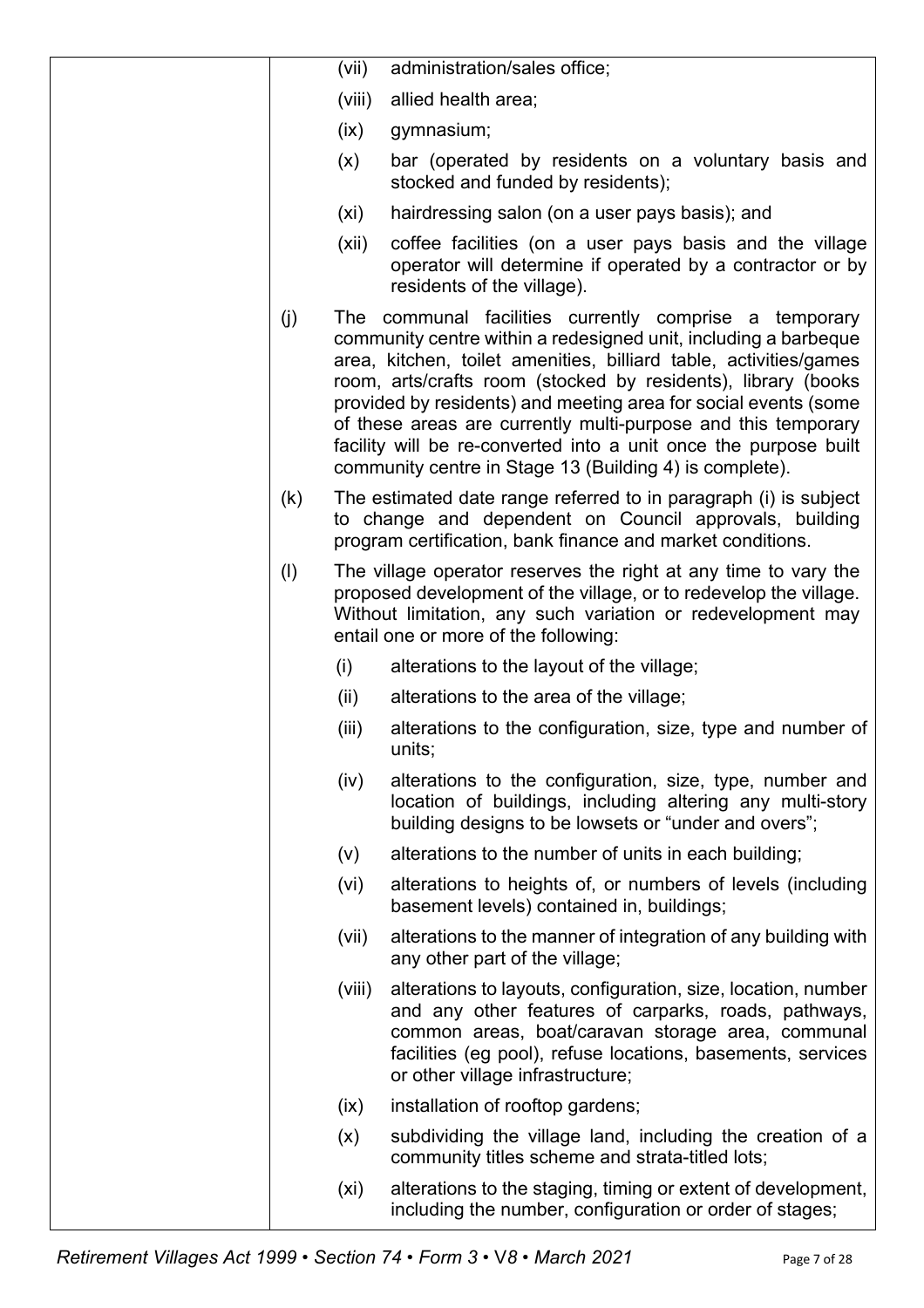|     | (xii)                | construction or demolition of units;                                                                                                                                                                                                                                                                                                                                                                                                                      |
|-----|----------------------|-----------------------------------------------------------------------------------------------------------------------------------------------------------------------------------------------------------------------------------------------------------------------------------------------------------------------------------------------------------------------------------------------------------------------------------------------------------|
|     | (xiii)               | construction or demolition, or the expansion or reduction<br>in size or area, of a building or structure located at the<br>village;                                                                                                                                                                                                                                                                                                                       |
|     | (xiv)                | a change in the use of a building or structure located in the<br>village.                                                                                                                                                                                                                                                                                                                                                                                 |
| (m) |                      | Without limiting paragraph (I), the village operator reserves the<br>right to alter the manner in which the village is developed, or to<br>redevelop the village, based on any of the factors referred to in<br>paragraphs (a) to $(h)$ , $(q)$ or $(r)$ .                                                                                                                                                                                                |
| (n) |                      | Without limiting paragraph (I), the village operator reserves the<br>right, in the village operator's sole discretion, to grant or accept<br>the grant of any easements (whether benefiting or burdening the<br>village land) which are necessary or desirable in connection with<br>the development or redevelopment of the village land.                                                                                                                |
| (0) | conditions.          | Without limiting paragraph (I), the village operator may provide<br>communal facilities in addition to those described in paragraph<br>(i) in the future, subject to demand for units and economic and<br>other factors such as the availability of finance, Council<br>development approvals, certification and general<br>market                                                                                                                        |
| (p) | less).               | The number of units in the completed village will depend upon<br>the mix of unit style plans, economic conditions, market demand,<br>finance, amendments to the existing development approvals,<br>changes due to future planning scheme changes, Council<br>development and "generally in accordance" approvals,<br>certification and other conditions, but is estimated to be 120 to<br>174 (this is subject to change and not final and may be more or |
|     | <b>Care Services</b> |                                                                                                                                                                                                                                                                                                                                                                                                                                                           |
| (q) | parties.             | The village operator reserves the right to provide, arrange,<br>facilitate or allow care, assisted living or health services at the<br>village at any time, whether by providing such services itself or<br>entering into agreements or arrangements with one or more third                                                                                                                                                                               |
| (r) |                      | Without limitation, paragraph (q) may entail one or more of the<br>following at the village:                                                                                                                                                                                                                                                                                                                                                              |
|     | (i)                  | respite care;                                                                                                                                                                                                                                                                                                                                                                                                                                             |
|     | (ii)                 | therapy centre;                                                                                                                                                                                                                                                                                                                                                                                                                                           |
|     | (iii)                | wellness activities;                                                                                                                                                                                                                                                                                                                                                                                                                                      |
|     | (iv)                 | home care;                                                                                                                                                                                                                                                                                                                                                                                                                                                |
|     | (V)                  | residential aged care;                                                                                                                                                                                                                                                                                                                                                                                                                                    |
|     | (vi)                 | construction of assisted living units, care units, serviced<br>apartments, residential aged care facility or health facility;                                                                                                                                                                                                                                                                                                                             |
|     | (vii)                | provision of care, assisted living services, health services<br>and accommodation to either residents of the village or<br>others;                                                                                                                                                                                                                                                                                                                        |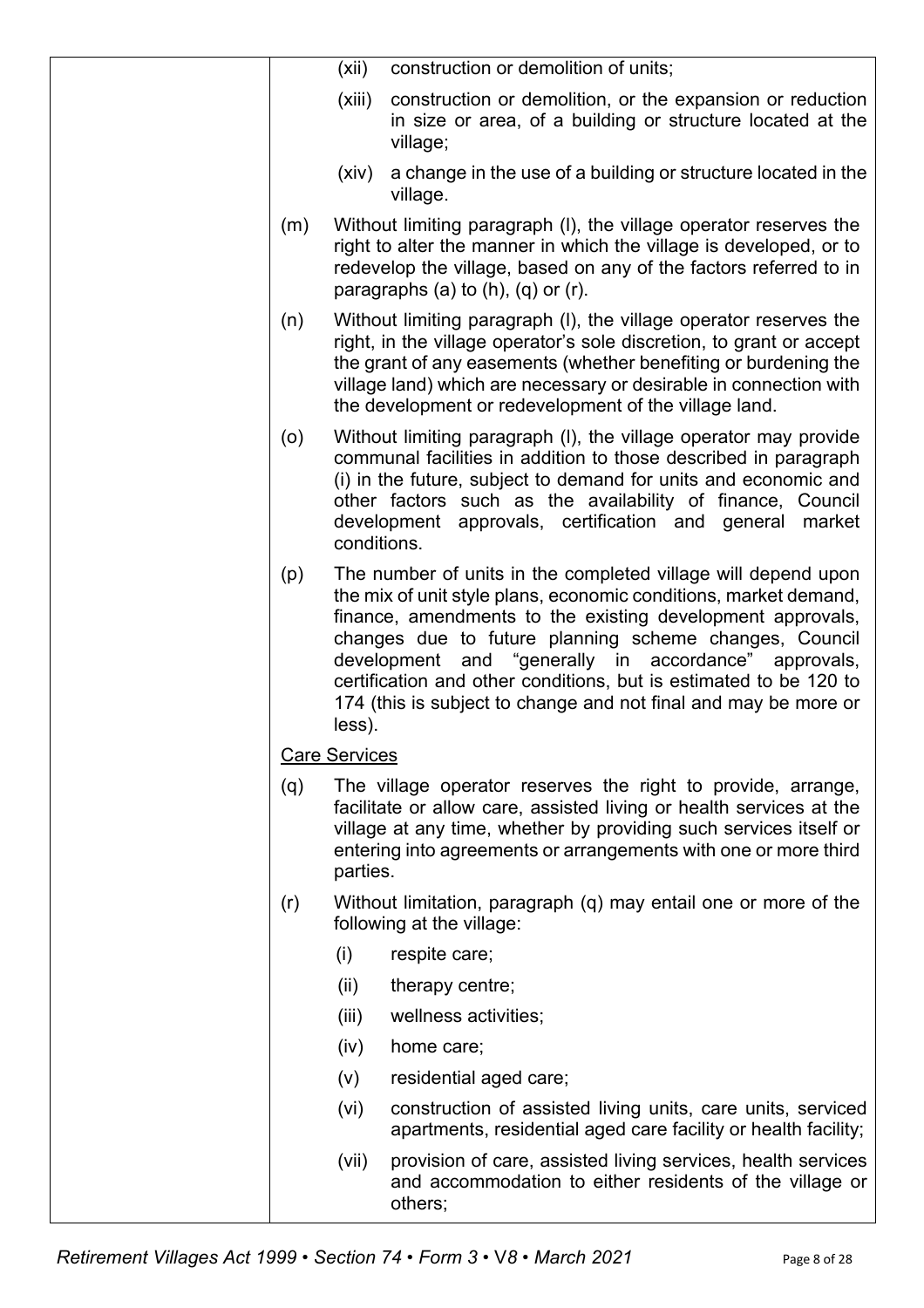|                                                                               | (viii)  |                                                  | sale, lease or grant of other occupation or access rights to<br>third parties in respect of any part of the village (including<br>the community centre), including for the provision of<br>services, office, administration or staff residence.                                                                                                                                                                                                                                                                                                                                       |
|-------------------------------------------------------------------------------|---------|--------------------------------------------------|---------------------------------------------------------------------------------------------------------------------------------------------------------------------------------------------------------------------------------------------------------------------------------------------------------------------------------------------------------------------------------------------------------------------------------------------------------------------------------------------------------------------------------------------------------------------------------------|
|                                                                               | General |                                                  |                                                                                                                                                                                                                                                                                                                                                                                                                                                                                                                                                                                       |
|                                                                               | (s)     | or redevelopment of the village will proceed.    | The village operator does not guarantee that any development                                                                                                                                                                                                                                                                                                                                                                                                                                                                                                                          |
|                                                                               | (t)     | village operator's absolute discretion.          | Any development or redevelopment of the village by the village<br>operator will be in the form and take place at the time of the                                                                                                                                                                                                                                                                                                                                                                                                                                                      |
|                                                                               | (u)     | village operator deems fit.                      | The village operator reserves the right to change or cancel any<br>plans for development or redevelopment of the village as the                                                                                                                                                                                                                                                                                                                                                                                                                                                       |
|                                                                               | (v)     | matters referred to in this Item 5.2.            | Residents must not to raise any objection in relation to any of the                                                                                                                                                                                                                                                                                                                                                                                                                                                                                                                   |
|                                                                               |         | constraints around labour and material supplies. | <b>Note:</b> The village operator has commenced construction in 2021/2022<br>with an anticipated finish date in 2022/2023 for Stage 13 (Building 4)<br>community centre and may at any time, amend the building approval or<br>the existing development approvals or "generally in accordance"<br>approval with the prior development approval, depending upon Council's<br>assessment process. The next stage for construction is expected to be<br>Stage 7 (Building 3) and commencement will depend upon market<br>conditions including bank finance, covid-19, sales and building |
|                                                                               |         | subsequently that may be added and/or approved.  | As noted above, once the planning scheme changes occur and/or<br>additional land is incorporated into the village land and depending upon<br>sales, economic conditions, finance and other conditions, the village<br>operator may amend building approvals and lodge future development<br>applications or "generally in accordance" approval with the prior<br>development approval for the remaining stages or any stages                                                                                                                                                          |
| 5.3 Redevelopment<br>plan under the<br><b>Retirement Villages</b><br>Act 1999 |         | <b>Retirement Villages Act?</b>                  | Is there an approved redevelopment plan for the village under the                                                                                                                                                                                                                                                                                                                                                                                                                                                                                                                     |
|                                                                               | Yes     | $\boxtimes$ No                                   | The Retirement Villages Act may require a written redevelopment plan<br>for certain types of redevelopment of the village and this is different to<br>a development approval. A redevelopment plan must be approved by<br>the residents of the village (by a special resolution at a residents<br>meeting) or by the Department of Housing and Public Works.                                                                                                                                                                                                                          |
|                                                                               |         | development approval documents.                  | Note: see notice at end of document regarding inspection of the                                                                                                                                                                                                                                                                                                                                                                                                                                                                                                                       |
| Part 6 - Facilities onsite at the village                                     |         |                                                  |                                                                                                                                                                                                                                                                                                                                                                                                                                                                                                                                                                                       |
| 6.1 The following<br>facilities are currently<br>available to residents:      |         | $\boxtimes$ Activities or games room             | Medical consultation room                                                                                                                                                                                                                                                                                                                                                                                                                                                                                                                                                             |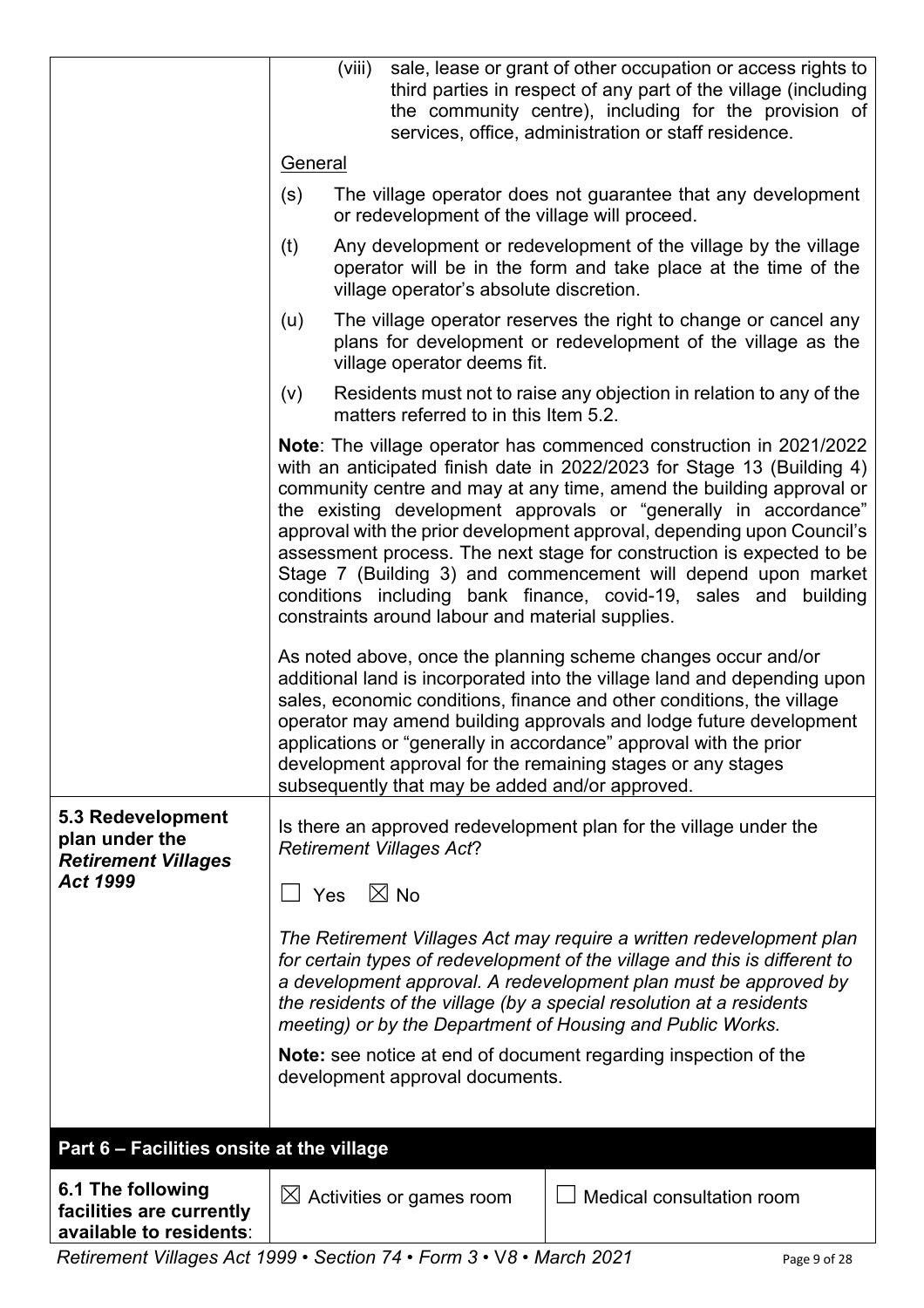|                                                                                                                               | $\boxtimes$ Arts and crafts room<br>(stocked by residents)<br>Auditorium<br>$\boxtimes$ BBQ area outdoors<br>$\boxtimes$ Billiards room<br>Bowling green<br>Business centre (e.g.<br>computers, printers, internet<br>access)<br>Chapel / prayer room<br><b>Communal laundries</b><br>$\boxtimes$ Community room or centre<br>Dining room<br>$\boxtimes$ Gardens<br>$\boxtimes$ Gym<br>$\boxtimes$ Hairdressing or beauty<br>room<br>$\boxtimes$ Library (books provided by<br>residents) | Restaurant<br>$\Box$ Shop<br>Swimming pool [outdoor]<br>[heated]<br>$\boxtimes$ Separate lounge in community<br>centre<br>Spa ⊑<br>$\boxtimes$ Storage area for boats / caravans<br>Tennis court [full/half]<br>$\boxtimes$ Village bus or transport<br>$\boxtimes$ Workshop<br>Other                                                                                                                      |
|-------------------------------------------------------------------------------------------------------------------------------|-------------------------------------------------------------------------------------------------------------------------------------------------------------------------------------------------------------------------------------------------------------------------------------------------------------------------------------------------------------------------------------------------------------------------------------------------------------------------------------------|------------------------------------------------------------------------------------------------------------------------------------------------------------------------------------------------------------------------------------------------------------------------------------------------------------------------------------------------------------------------------------------------------------|
|                                                                                                                               | if there are any restrictions on access or sharing of facilities (e.g. with an aged care facility).                                                                                                                                                                                                                                                                                                                                                                                       | Details about any facility that is not funded from the General Services Charge paid by residents or<br>Some of these facilities are currently located in the temporary community centre and are multi-                                                                                                                                                                                                     |
| purpose.<br>6.2 Does the village<br>have an onsite,<br>attached, adjacent or<br>co-located residential<br>aged care facility? | $\boxtimes$ No<br>Yes                                                                                                                                                                                                                                                                                                                                                                                                                                                                     |                                                                                                                                                                                                                                                                                                                                                                                                            |
| may involve entering a new contract.                                                                                          | Note: Aged care facilities are not covered by the Retirement Villages Act 1999 (Qld). The                                                                                                                                                                                                                                                                                                                                                                                                 | retirement village operator cannot keep places free or guarantee places in aged care for residents<br>of the retirement village. To enter a residential aged care facility, you must be assessed as eligible<br>by an Aged Care Assessment Team (ACAT) in accordance with the Aged Care Act 1997 (Cwth).<br>Exit fees may apply when you move from your retirement village unit to other accommodation and |
| <b>Part 7 - Services</b><br>7.1 What services are<br>provided to all village<br>residents (funded from                        |                                                                                                                                                                                                                                                                                                                                                                                                                                                                                           | General Services are the services provided, or made available, to all<br>residents of the village, associated with any outgoings, costs and<br>expenses in connection with the ownership, control, operation,                                                                                                                                                                                              |

*Retirement Villages Act 1999* • *Section 74* • *Form 3* • V*8 • March 2021* Page 10 of 28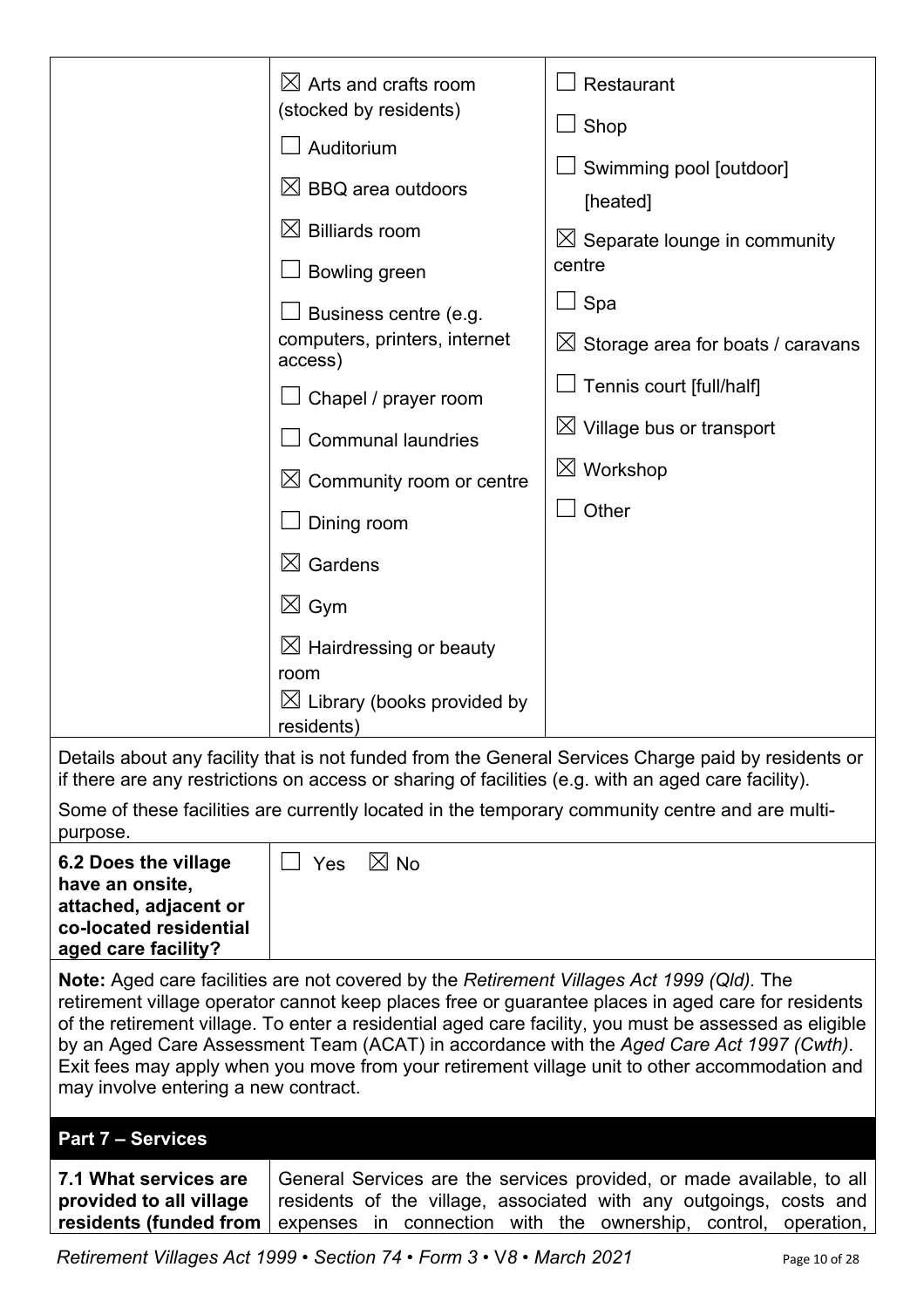| the General Services<br>Charge fund paid by |               | management and administration of the village and the retirement village<br>scheme, including but not limited to:                                                                                                                                                                                                                                                                                                                                                                                            |
|---------------------------------------------|---------------|-------------------------------------------------------------------------------------------------------------------------------------------------------------------------------------------------------------------------------------------------------------------------------------------------------------------------------------------------------------------------------------------------------------------------------------------------------------------------------------------------------------|
| residents)?                                 | a)            | all rates and taxes including GST and carbon taxes (if any), (to the<br>extent they are not prohibited at law from recovery from the<br>resident), charges, assessments, duties, impositions and fees<br>levied, assessed or charged by any public, municipal,<br>governmental or semi governmental agency in respect of the<br>village;                                                                                                                                                                    |
|                                             | b)            | all charges for mechanical and electrical services, fire, water, gas,<br>oil, telecommunications, sewerage, waste disposal and other<br>services supplied to the village and for the day-to-day maintenance<br>of all associated infrastructure (including but not limited to)<br>detention basins, water treatment, piping, plumbing, filtration,<br>sewerage, stormwater, lifts, ventilation, building systems and<br>associated software and other services and installations located in<br>the village; |
|                                             | $\mathsf{c})$ | all insurance premiums and any excesses payable by the village<br>operator in respect of the village and the retirement village scheme<br>against such risks as the village operator deems necessary or<br>desirable from time to time, including but not limited to public risk<br>and liability, office bearers liability, management liability, fire,<br>lightning, storm, tempest, water, earthquake, malicious act,<br>explosion, impact and riot or civil commotion;                                  |
|                                             | $\mathsf{d}$  | the costs of all services provided to residents of the village by the<br>village operator or any manager, caretaker, employee, lifestyle<br>care coordinator or independent contractor employed or engaged<br>by the village operator;                                                                                                                                                                                                                                                                      |
|                                             | e)            | the costs of minor repairs and day-to-day maintenance and<br>cleaning (including preventative maintenance) necessary to keep<br>the village in good order and condition, including provision at the<br>discretion of the village operator for future contingencies;                                                                                                                                                                                                                                         |
|                                             | f)            | all costs of the day-to-day maintenance of the exterior (and some<br>costs of the interior) of all units in the village and the interior and<br>exterior of all buildings and other improvements in common use by<br>residents of the village;                                                                                                                                                                                                                                                              |
|                                             | g)            | all costs of the day-to-day maintenance and caretaking of the<br>gardens, landscaped areas, retaining walls, lawns, pathways,<br>roads, ponds, detention basins, stormwater quality improvement<br>devices and features and other parts of the communal facilities<br>including tools, plant and gardening equipment;                                                                                                                                                                                       |
|                                             | h)            | all costs of the control, monitoring and eradication of pests in the<br>village (apart from termites, this excludes units);                                                                                                                                                                                                                                                                                                                                                                                 |
|                                             | i)            | all costs of the signage, day-to-day maintenance, testing and<br>monitoring of any fire fighting, protection and prevention equipment<br>installed in the village, including but not limited to fire panels,<br>booster systems, fire pumps, sprinkler systems, hydrants, lighting,<br>fire extinguishers and smoke detectors and general village<br>signage;                                                                                                                                               |
|                                             | j)            | the costs of salaries and wages, day-to-day maintenance, software<br>systems, monitoring and responding to the emergency alarm<br>system and the other security services, CCTV and emergency                                                                                                                                                                                                                                                                                                                |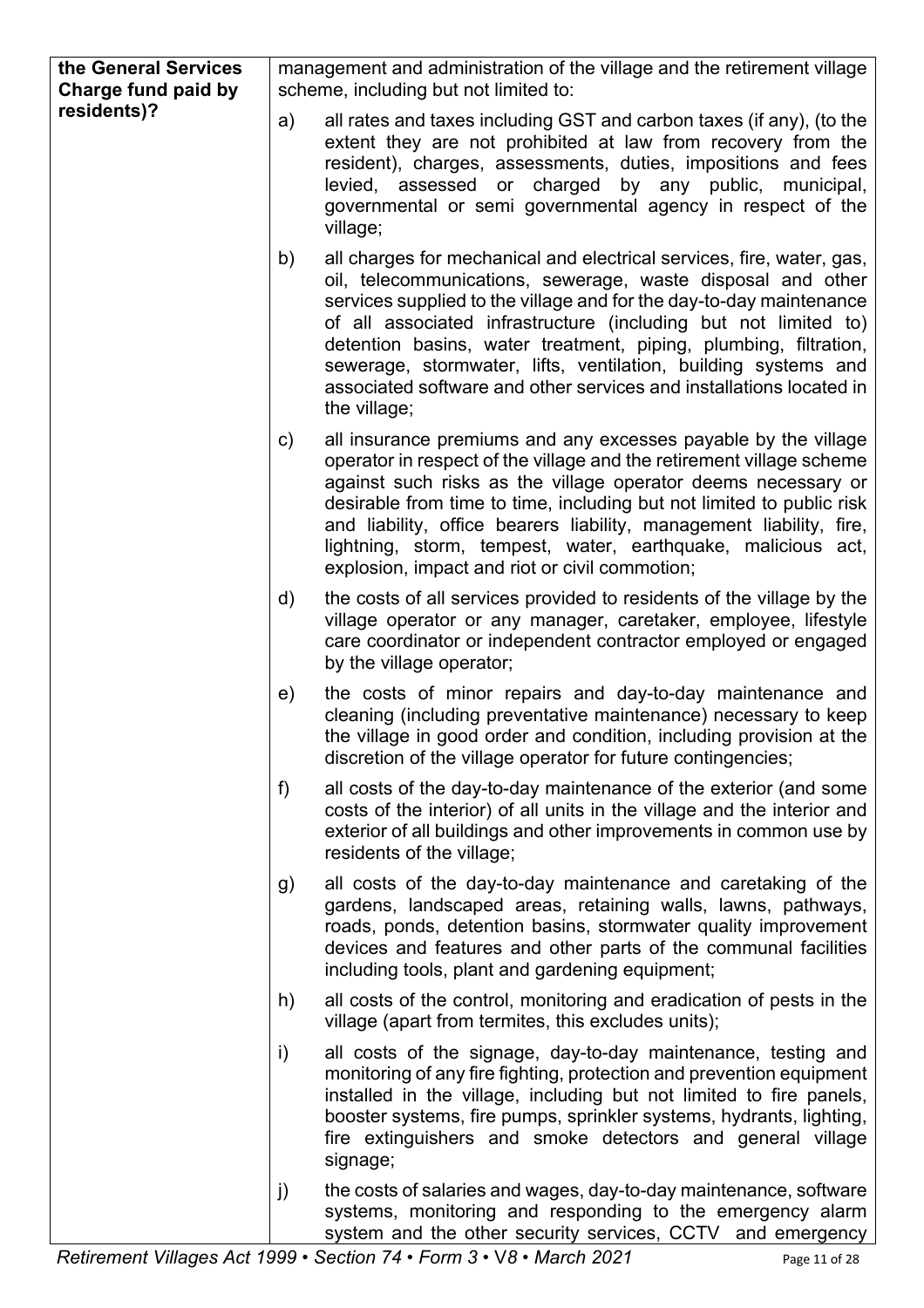|          | care services provided to residents of the village either internally<br>or externally;                                                                                                                                                                                                                                                                                                                                                                                                                                                                                                                                                             |
|----------|----------------------------------------------------------------------------------------------------------------------------------------------------------------------------------------------------------------------------------------------------------------------------------------------------------------------------------------------------------------------------------------------------------------------------------------------------------------------------------------------------------------------------------------------------------------------------------------------------------------------------------------------------|
| k)       | the outgoings, costs and expenses in respect of the operation and<br>day-to-day maintenance of the bus (if any) used to provide<br>transport services to residents of the village and any other village<br>vehicles or motorised transport, including but not limited to<br>cleaning, insurance, registration, servicing, oil, petrol, tolls and the<br>salaries and wages paid to drivers;                                                                                                                                                                                                                                                        |
| $\vert$  | all payments made or benefits provided to or in respect of any<br>manager, caretaker, employee, lifestyle care coordinator or<br>independent contractor employed or engaged by the village<br>operator in connection with the village or the retirement village<br>scheme including but not limited to wages and salaries,<br>superannuation contributions, sick leave, holiday leave, long<br>service leave, payroll tax, workers' compensation insurance<br>premiums, dismissal, parental leave and other statutory taxes and<br>charges any costs associated with any form of industrial<br>agreements, staff amenities, training and seminars; |
| m)       | all costs in respect of the provision of accommodation to any<br>manager, caretaker, employee, lifestyle care coordinator or<br>independent contractor employed or engaged by the village<br>operator in connection with the village or the retirement village<br>scheme;                                                                                                                                                                                                                                                                                                                                                                          |
| n)       | expenditure incurred in carrying on the business and operations of<br>the village operator that relates to the ownership, operation,<br>management or administration of the village or the retirement<br>village scheme;                                                                                                                                                                                                                                                                                                                                                                                                                           |
| $\circ)$ | the costs of management, administration, secretarial, legal, audit,<br>book-keeping, accounting and banking services provided in<br>connection with the village and the retirement village scheme,<br>including office equipment, postage, printing, stationery,<br>photocopying, couriers and a reasonable share of any off-site<br>management and administration costs;                                                                                                                                                                                                                                                                          |
| p)       | all costs of complying with the requirements of any government or<br>statutory authority in connection with the ownership, operation,<br>management and administration of the village and the retirement<br>village scheme;                                                                                                                                                                                                                                                                                                                                                                                                                        |
| q)       | the fees of any auditor engaged to resolve any dispute between<br>the village operator and one or more residents in respect of the<br>reasonableness or fairness of the calculation of the general<br>services charges;                                                                                                                                                                                                                                                                                                                                                                                                                            |
| r)       | any deficit or surplus carried forward from any previous accounting<br>period;                                                                                                                                                                                                                                                                                                                                                                                                                                                                                                                                                                     |
| s)       | any costs associated with the day-to-day maintenance of any<br>water features, fish tanks, spa, swimming pool(s), including but not<br>limited to all consumables, chemicals, materials, gas, electricity,<br>salaries and wages;                                                                                                                                                                                                                                                                                                                                                                                                                  |
| t)       | any costs associated with refuse collection and disposal, including<br>refuse collection from village bin enclosures and disposal off site;                                                                                                                                                                                                                                                                                                                                                                                                                                                                                                        |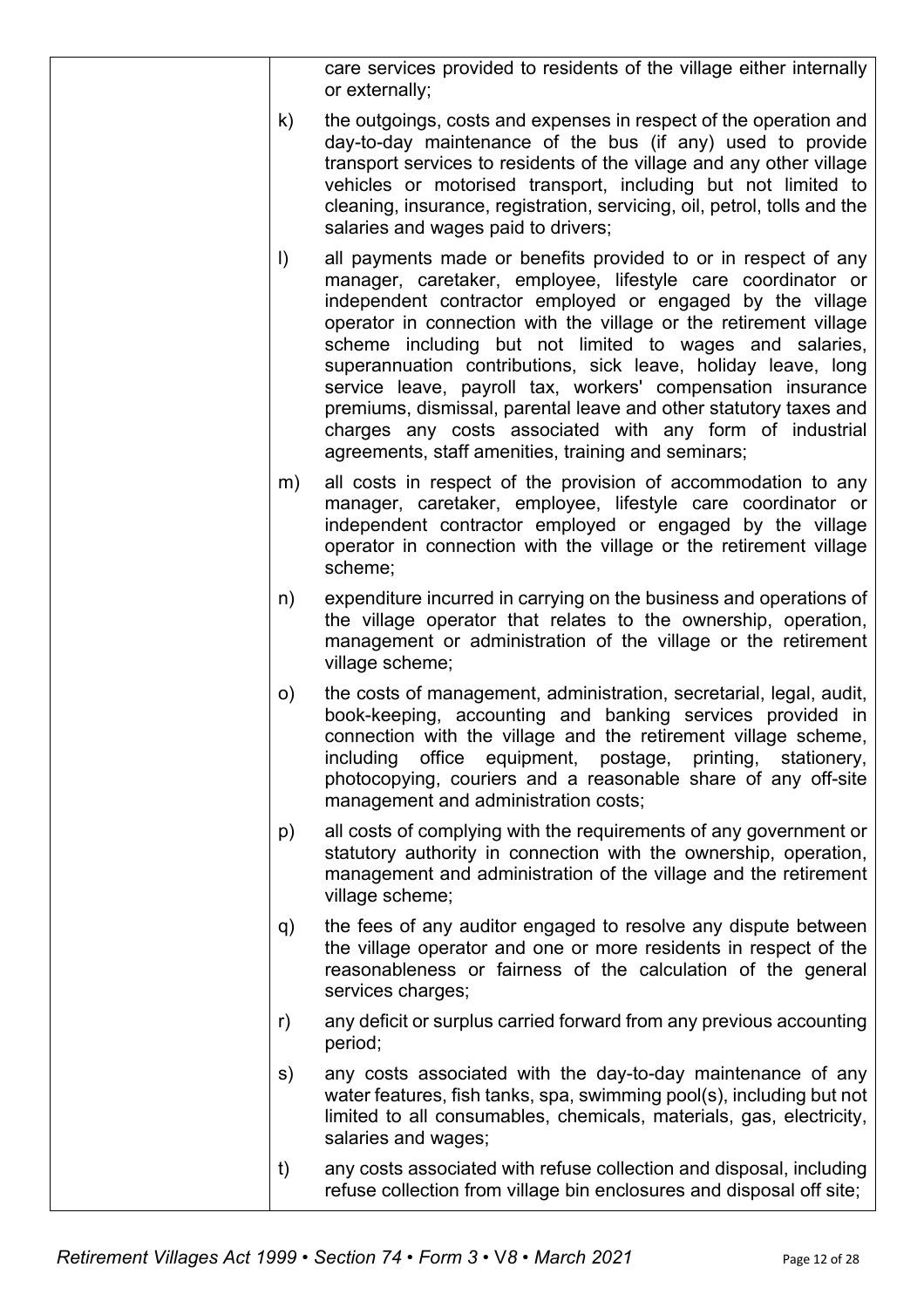|                                                                                                   | u)<br>any other expenditure properly incurred in respect of the<br>ownership, operation, management or administration of the village<br>or the retirement village scheme;                                                                                                                                                                                                                                                                                                                                                                                                                                                                                                                                                                                                                                                                                                                                                                                 |
|---------------------------------------------------------------------------------------------------|-----------------------------------------------------------------------------------------------------------------------------------------------------------------------------------------------------------------------------------------------------------------------------------------------------------------------------------------------------------------------------------------------------------------------------------------------------------------------------------------------------------------------------------------------------------------------------------------------------------------------------------------------------------------------------------------------------------------------------------------------------------------------------------------------------------------------------------------------------------------------------------------------------------------------------------------------------------|
|                                                                                                   | any costs of maintenance of cables, conduits, coaxial, amplifiers,<br>V)<br>storage backup and equipment for any village communication,<br>security and technology system including but not limited to the<br>telephone, fibre optic, IP, IPTV, Foxtel, Wi-Fi, TV, MATV, CCTV,<br>servers and recording equipment or any other service provided in<br>the future;                                                                                                                                                                                                                                                                                                                                                                                                                                                                                                                                                                                         |
|                                                                                                   | any costs of obtaining the opinions or reports of experts or<br>w)<br>consultants;                                                                                                                                                                                                                                                                                                                                                                                                                                                                                                                                                                                                                                                                                                                                                                                                                                                                        |
|                                                                                                   | services the village operator provides to residents of the village<br>X)<br>(except for services which are directly charged to a resident under<br>the resident's residence contract or the Act);                                                                                                                                                                                                                                                                                                                                                                                                                                                                                                                                                                                                                                                                                                                                                         |
|                                                                                                   | security services provided by third parties;<br>y)                                                                                                                                                                                                                                                                                                                                                                                                                                                                                                                                                                                                                                                                                                                                                                                                                                                                                                        |
|                                                                                                   | in relation to any land adjacent to or in the vicinity of the village that<br>Z)<br>the village operator dedicates, surrenders or transfers (or has<br>dedicated, surrendered or transferred) to the State, Council or any<br>other government, public, municipal, governmental or semi<br>governmental agency (including, without limitation, Lot 101 on<br>SP286629), all outgoings, costs and expenses associated with<br>providing benches, tables, seating or similar furniture, paths,<br>infrastructure or plants and maintaining, repairing and replacing<br>items of that nature (whether provided by the village operator or<br>not) or that land, including mowing, spraying, weeding, planting,<br>replanting, mulching, fertilising, landcare, bio detention works,<br>water treatment and pest control, whether the village operator is<br>obliged to do so or elects to do so for the enjoyment of residents<br>of the village and others; |
|                                                                                                   | but excluding amounts payable:                                                                                                                                                                                                                                                                                                                                                                                                                                                                                                                                                                                                                                                                                                                                                                                                                                                                                                                            |
|                                                                                                   | directly by a resident under the resident's residence contract or the<br>aa)<br>Act;                                                                                                                                                                                                                                                                                                                                                                                                                                                                                                                                                                                                                                                                                                                                                                                                                                                                      |
|                                                                                                   | for or towards maintaining and repairing the village's capital items<br>bb)<br>that are properly payable out of the Maintenance Reserve Fund;<br>and                                                                                                                                                                                                                                                                                                                                                                                                                                                                                                                                                                                                                                                                                                                                                                                                      |
|                                                                                                   | for or towards replacing the village's capital items that are properly<br>cc)<br>payable out of the Capital Replacement Fund.                                                                                                                                                                                                                                                                                                                                                                                                                                                                                                                                                                                                                                                                                                                                                                                                                             |
| 7.2 Are optional                                                                                  | $\Box$ No<br>$\boxtimes$ Yes                                                                                                                                                                                                                                                                                                                                                                                                                                                                                                                                                                                                                                                                                                                                                                                                                                                                                                                              |
| personal services<br>provided or made<br>available to residents<br>on a user-pays basis?          | The Scheme Operator may make one or more optional Personal<br>Services available to residents of the Village from time to time, on a<br>fee-for-service basis. One or more Personal Services may be supplied<br>by third parties. Details of Personal Services currently made available<br>by the Scheme Operator (if any) are available from the Scheme<br>Operator upon request.                                                                                                                                                                                                                                                                                                                                                                                                                                                                                                                                                                        |
| 7.3 Does the<br>retirement village<br>operator provide<br>government funded<br>home care services | $\Box$ Yes, the operator is an Approved Provider of home care under the<br>Aged Care Act 1997 (Registered Accredited Care Supplier - RACS ID                                                                                                                                                                                                                                                                                                                                                                                                                                                                                                                                                                                                                                                                                                                                                                                                              |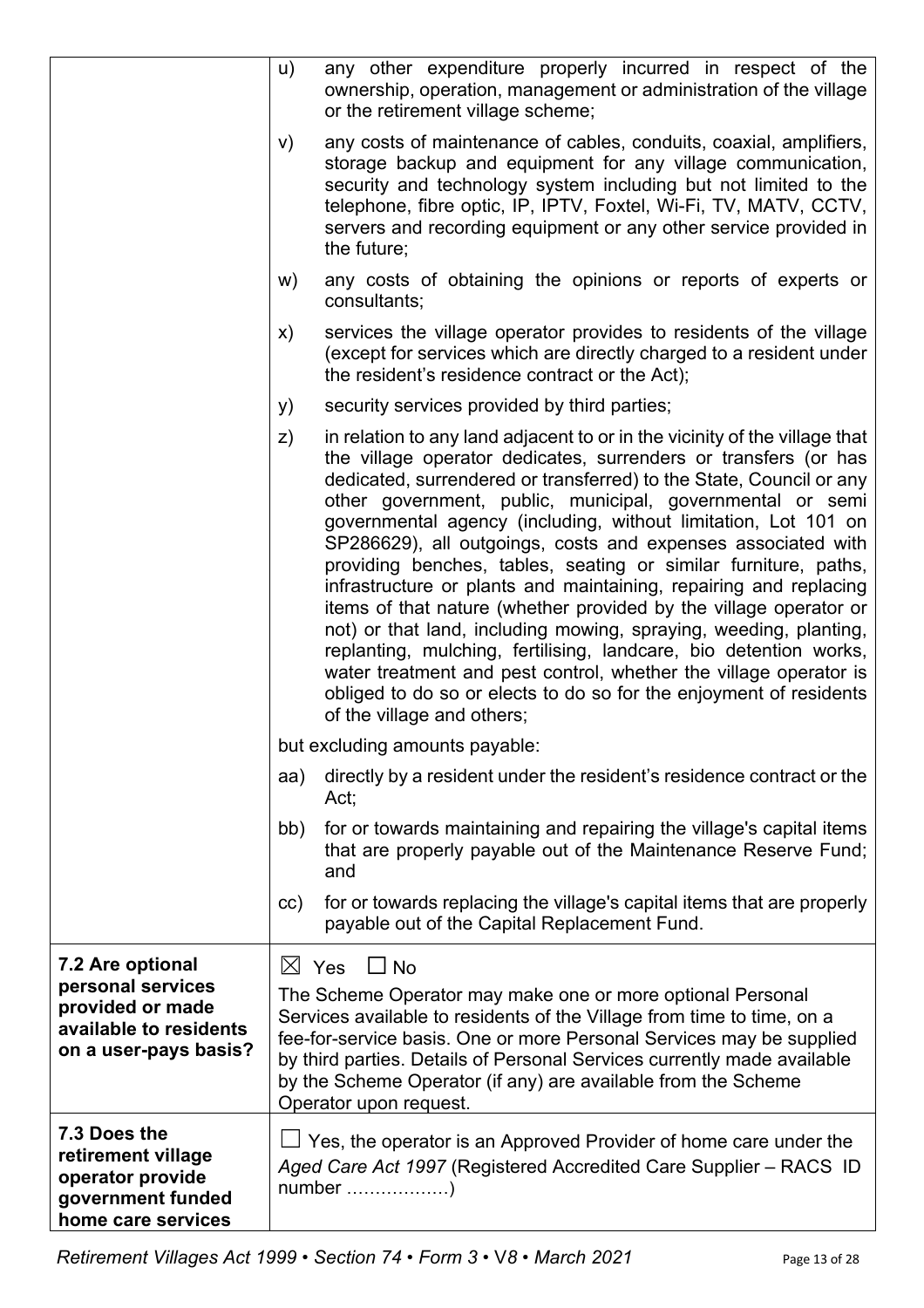| under the Aged Care<br>Act 1997 (Cwth)?                                                                                                                                                                                                                                                                                                                                                                                                                                                                | Yes, home care is provided in association with an Approved<br>Provider                                                                                                                                                                                                                                                                                                                                                                                                                                                                                                                                                                                                                                                   |  |  |
|--------------------------------------------------------------------------------------------------------------------------------------------------------------------------------------------------------------------------------------------------------------------------------------------------------------------------------------------------------------------------------------------------------------------------------------------------------------------------------------------------------|--------------------------------------------------------------------------------------------------------------------------------------------------------------------------------------------------------------------------------------------------------------------------------------------------------------------------------------------------------------------------------------------------------------------------------------------------------------------------------------------------------------------------------------------------------------------------------------------------------------------------------------------------------------------------------------------------------------------------|--|--|
|                                                                                                                                                                                                                                                                                                                                                                                                                                                                                                        | $\boxtimes$ No, the operator does not provide home care services, residents<br>can arrange their own home care services.                                                                                                                                                                                                                                                                                                                                                                                                                                                                                                                                                                                                 |  |  |
| Note: Some residents may be eligible to receive a Home Care Package, or a Commonwealth<br>Home Support Program subsidised by the Commonwealth Government if assessed as eligible by<br>an aged care assessment team (ACAT) under the Aged Care Act 1997 (Cwth). These home care<br>services are not covered by the Retirement Villages Act 1999 (Qld).<br>Residents can choose their own approved Home Care Provider and are not obliged to use<br>the retirement village provider, if one is offered. |                                                                                                                                                                                                                                                                                                                                                                                                                                                                                                                                                                                                                                                                                                                          |  |  |
| Part 8 - Security and emergency systems                                                                                                                                                                                                                                                                                                                                                                                                                                                                |                                                                                                                                                                                                                                                                                                                                                                                                                                                                                                                                                                                                                                                                                                                          |  |  |
| 8.1 Does the village<br>have a security<br>system?                                                                                                                                                                                                                                                                                                                                                                                                                                                     | $\boxtimes$ Yes<br>$\Box$ No                                                                                                                                                                                                                                                                                                                                                                                                                                                                                                                                                                                                                                                                                             |  |  |
| If yes:<br>the security system<br>details are:                                                                                                                                                                                                                                                                                                                                                                                                                                                         | CCTV in selected areas in the village including front entrance and roads,<br>recorded onsite only.                                                                                                                                                                                                                                                                                                                                                                                                                                                                                                                                                                                                                       |  |  |
| the security system<br>$\bullet$<br>is monitored<br>between:                                                                                                                                                                                                                                                                                                                                                                                                                                           | Is recorded 24 hours, 7 days per week, but is not monitored.                                                                                                                                                                                                                                                                                                                                                                                                                                                                                                                                                                                                                                                             |  |  |
| 8.2 Does the village<br>have an emergency<br>help system?                                                                                                                                                                                                                                                                                                                                                                                                                                              | $\boxtimes$ Yes - all residents<br>Optional<br>No                                                                                                                                                                                                                                                                                                                                                                                                                                                                                                                                                                                                                                                                        |  |  |
| If yes or optional:<br>the emergency help<br>system details are:                                                                                                                                                                                                                                                                                                                                                                                                                                       | Offsite 24 hour emergency INS alert phone and pendant. Additional<br>pendants and wall points are available at resident request and cost. The<br>repair and replacement (including batteries) of emergency personal<br>pendants is a resident responsibility.                                                                                                                                                                                                                                                                                                                                                                                                                                                            |  |  |
|                                                                                                                                                                                                                                                                                                                                                                                                                                                                                                        | The resident must at all times have an operative phone service (currently<br>based upon IP technology but subject to change at the discretion of<br>village operator) in the unit, so the village operator can install and<br>connect to the network and maintain and have monitored a general<br>emergency call system 24 hours a day, seven days a week. It is the<br>resident's responsibility and cost to ensure the phone is connected. The<br>emergency call service is for emergencies only and residents may be<br>charged a service fee for any calls made that are not genuine<br>emergencies. The basis of monitoring of the nurse call system will be<br>funded by general services charges for the village. |  |  |
| the emergency help<br>system is monitored<br>between:                                                                                                                                                                                                                                                                                                                                                                                                                                                  | 24 hours, 7 days per week.                                                                                                                                                                                                                                                                                                                                                                                                                                                                                                                                                                                                                                                                                               |  |  |
| 8.3 Does the village<br>have equipment that                                                                                                                                                                                                                                                                                                                                                                                                                                                            | $\boxtimes$ Yes<br><b>No</b>                                                                                                                                                                                                                                                                                                                                                                                                                                                                                                                                                                                                                                                                                             |  |  |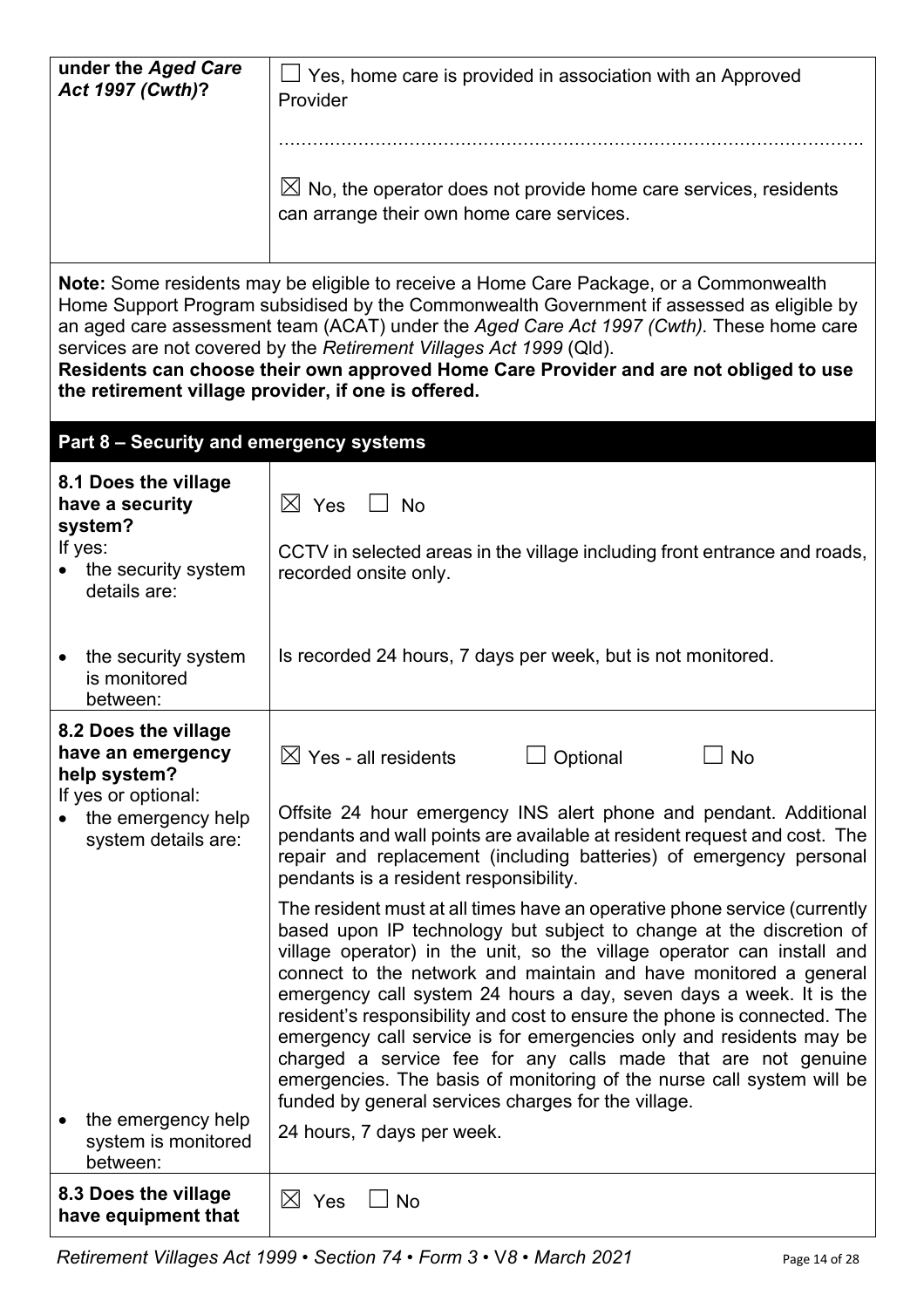| provides for the safety<br>or medical emergency                                          | First aid kit and defibrillator located in Community Centre. First aid kit<br>located in resident workshop. Basic first aid on village bus. |
|------------------------------------------------------------------------------------------|---------------------------------------------------------------------------------------------------------------------------------------------|
| of residents?<br>If yes, list or provide<br>details e.g. first aid kit,<br>defibrillator |                                                                                                                                             |

#### **COSTS AND FINANCIAL MANAGEMENT**

#### **Part 9 – Ingoing contribution - entry costs to live in the village**

*An ingoing contribution is the amount a prospective resident must pay under a residence contract to secure a right to reside in the retirement village. The ingoing contribution is also referred to as the sale price or purchase price. It does not include ongoing charges such as rent or other recurring fees.*

| 9.1 What is the                                                                                                                                                                 | <b>Accommodation Unit</b>                                                                                                                                                                                                                                                                                                                   | Range of ingoing contribution |  |
|---------------------------------------------------------------------------------------------------------------------------------------------------------------------------------|---------------------------------------------------------------------------------------------------------------------------------------------------------------------------------------------------------------------------------------------------------------------------------------------------------------------------------------------|-------------------------------|--|
| estimated ingoing<br>contribution (sale                                                                                                                                         | Independent living units                                                                                                                                                                                                                                                                                                                    |                               |  |
|                                                                                                                                                                                 | <b>Studio</b>                                                                                                                                                                                                                                                                                                                               |                               |  |
| price) range for all<br>types of units in the                                                                                                                                   | One bedroom + Study                                                                                                                                                                                                                                                                                                                         |                               |  |
| village                                                                                                                                                                         | Two bedrooms                                                                                                                                                                                                                                                                                                                                |                               |  |
|                                                                                                                                                                                 | Two bedrooms +<br>study/study nook                                                                                                                                                                                                                                                                                                          | \$519,000 to \$699,000        |  |
|                                                                                                                                                                                 | Serviced units                                                                                                                                                                                                                                                                                                                              |                               |  |
|                                                                                                                                                                                 | <b>Studio</b>                                                                                                                                                                                                                                                                                                                               |                               |  |
|                                                                                                                                                                                 | One bedroom                                                                                                                                                                                                                                                                                                                                 |                               |  |
|                                                                                                                                                                                 | Two bedrooms                                                                                                                                                                                                                                                                                                                                |                               |  |
|                                                                                                                                                                                 | Three bedrooms                                                                                                                                                                                                                                                                                                                              |                               |  |
|                                                                                                                                                                                 | Other                                                                                                                                                                                                                                                                                                                                       |                               |  |
|                                                                                                                                                                                 | <b>Full range of ingoing</b><br>contributions for all<br>unit types                                                                                                                                                                                                                                                                         | \$519,000 to \$699,000        |  |
|                                                                                                                                                                                 | Note:<br>The ingoing contributions above represent "Standard Ingoing<br>$\bullet$<br>Contributions", i.e. assuming that the "Standard Option" applies<br>to the resident (see Item 9.2 for details).<br>The ingoing contributions above may include the cost, value or<br>price of certain variations to the unit.                          |                               |  |
| 9.2 Are there different<br>financial options<br>available for paying<br>the ingoing<br>contribution and exit<br>fee or other fees and<br>charges under a<br>residence contract? | $\boxtimes$ Yes<br><b>No</b><br>Two different lease options apply at the village. Depending on the<br>applicable lease option, residents may pay a lower ingoing contribution<br>upon entry to the village, in return for paying a higher exit fee upon<br>departure from the village. These lease options may be summarised as<br>follows: |                               |  |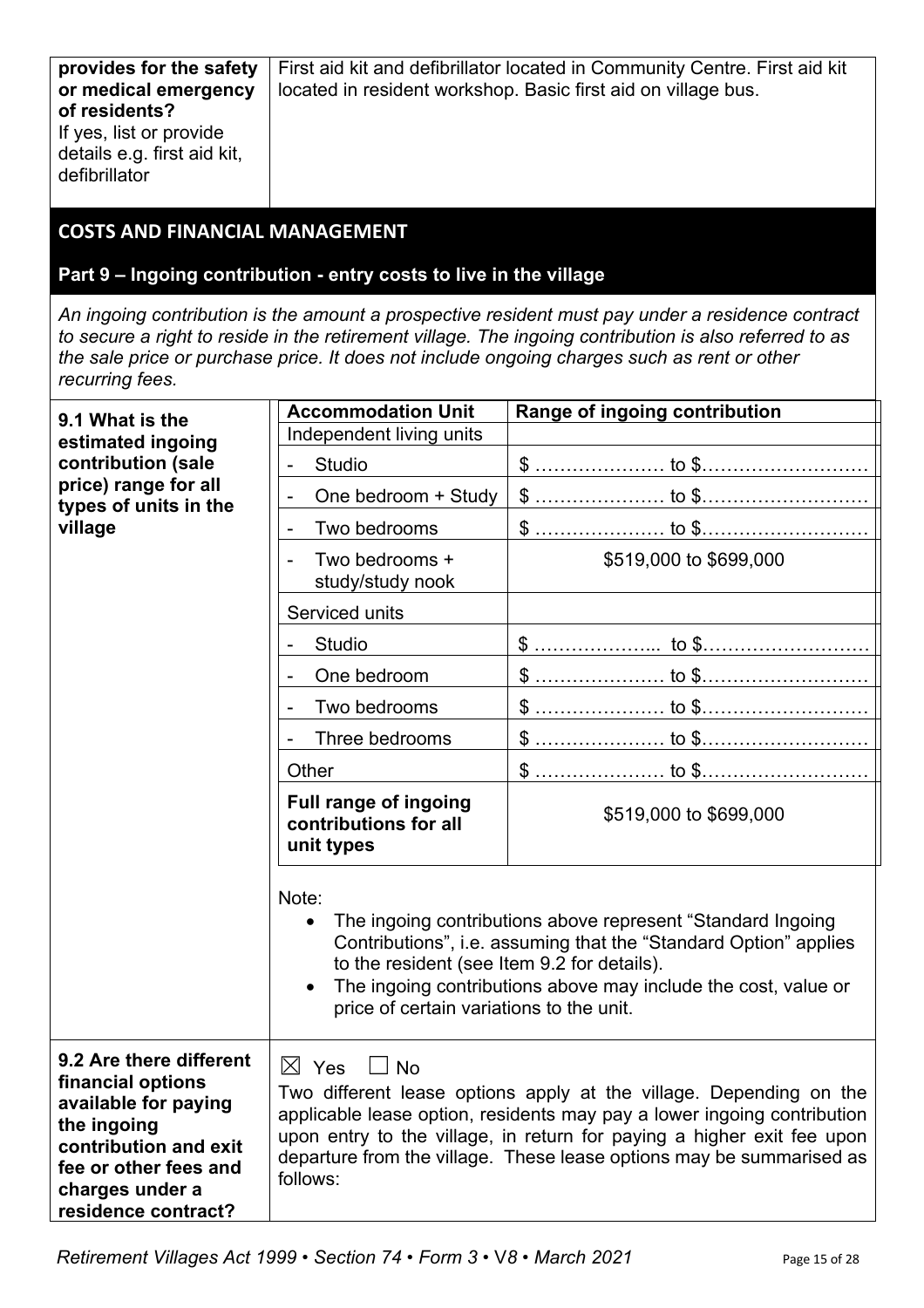| If yes: specify or set out<br>in a table how the<br>contract options work<br>e.g. pay a higher<br>ingoing contribution and<br>less or no exit fee. | Lease Option                                                                                                                                                                                                                                                                                                                                                                                         | Percentage of<br>Standard<br>Ingoing<br>Contribution<br>payable | <b>Relevant Exit</b><br>Fee Table $-$<br>refer Item 11.1              | <b>Maximum Exit</b><br>Fee<br>Percentage<br>(based on your<br>Standard<br>Ingoing<br>Contribution)                                                 |  |
|----------------------------------------------------------------------------------------------------------------------------------------------------|------------------------------------------------------------------------------------------------------------------------------------------------------------------------------------------------------------------------------------------------------------------------------------------------------------------------------------------------------------------------------------------------------|-----------------------------------------------------------------|-----------------------------------------------------------------------|----------------------------------------------------------------------------------------------------------------------------------------------------|--|
|                                                                                                                                                    | Standard<br>Option                                                                                                                                                                                                                                                                                                                                                                                   | 100%                                                            | Table A                                                               | 36%                                                                                                                                                |  |
|                                                                                                                                                    | 20% Discount<br>Option                                                                                                                                                                                                                                                                                                                                                                               | 80%                                                             | Table B                                                               | 56%                                                                                                                                                |  |
|                                                                                                                                                    | of the village operator.                                                                                                                                                                                                                                                                                                                                                                             |                                                                 | The village operator reserves the right at any time to vary the lease | The 20% Discount Option may only apply to a resident with the village<br>operator's consent, which may be given or withheld at the sole discretion |  |
| 9.3 What other entry<br>costs do residents<br>need to pay?                                                                                         | options it offers (including to any subsequent resident of your unit).<br>$\Box$ Transfer or stamp duty<br>Costs related to your residence contract<br>$\Box$ Advance payment of General Services Charge<br>$\boxtimes$ Other costs                                                                                                                                                                  |                                                                 |                                                                       |                                                                                                                                                    |  |
|                                                                                                                                                    |                                                                                                                                                                                                                                                                                                                                                                                                      | Entry Administration Fee \$1,400                                |                                                                       |                                                                                                                                                    |  |
|                                                                                                                                                    | Once-off new development charge to establish the television, telephone<br>and internet services by the village operator's preferred partner. This<br>includes programming of the Optical Network Terminal with any ordered<br>services. This charge is imposed by the village operator's preferred<br>partner and is subject to change. The amount of the current charge is<br>\$300, including GST. |                                                                 |                                                                       |                                                                                                                                                    |  |
|                                                                                                                                                    | If you request any variations to the unit upon entry, you may be required<br>to pay all or part of the costs of those variations.                                                                                                                                                                                                                                                                    |                                                                 |                                                                       |                                                                                                                                                    |  |
|                                                                                                                                                    | <b>Administration Fee \$500</b>                                                                                                                                                                                                                                                                                                                                                                      |                                                                 |                                                                       | If you are entering into a separate Car Park Licence - Car Park Licence                                                                            |  |

### **Part 10 – Ongoing Costs - costs while living in the retirement village**

**General Services Charge:** Residents pay this charge for the general services supplied or made available to residents in the village, which may include management and administration, gardening and general maintenance and other services or facilities for recreation and entertainment described at 7.1.

**Maintenance Reserve Fund contribution:** Residents pay this charge for maintaining and repairing (but not replacing) the village's capital items e.g. communal facilities, swimming pool. This fund may or may not cover maintaining or repairing items in your unit, depending on the terms of your residence contract.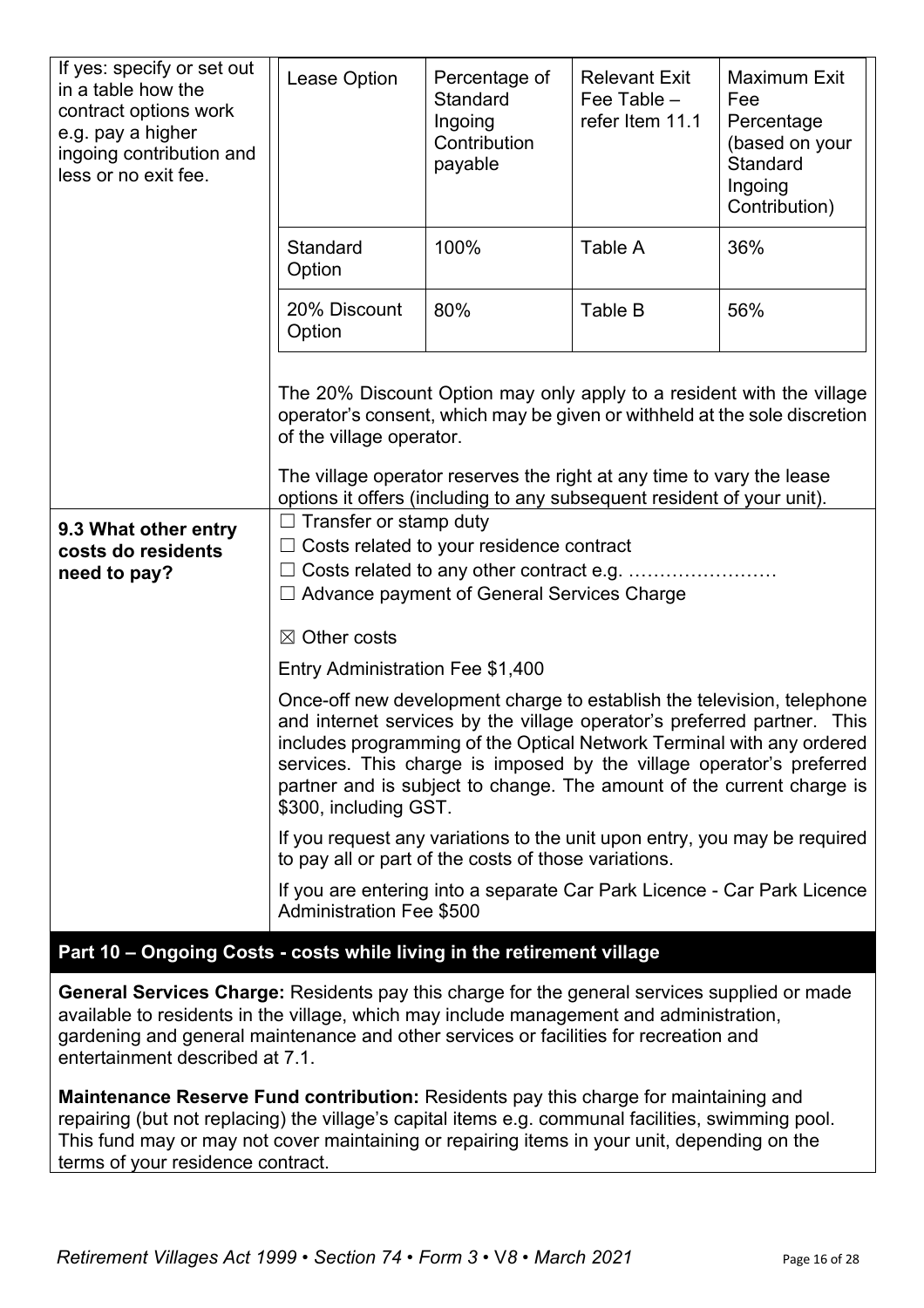The budgets for the General Services Charges Fund and the Maintenance Reserve Fund are set each financial year and these amounts can increase each year. The amount to be held in the Maintenance Reserve Fund is determined by the operator using a quantity surveyor's report. **Note:** The following ongoing costs are all stated as weekly amounts to help you compare the costs of different villages. However, the billing period for these amounts may not be weekly. There can be rounding differences when expressed on a weekly basis when compared to a yearly basis.

#### **10.1 Current weekly rates of General Services Charge and Maintenance Reserve Fund contribution**

| <b>Type of Unit</b>                     | <b>General Services Charge</b><br>(weekly) | <b>Maintenance Reserve Fund</b><br>contribution<br>(weekly) |
|-----------------------------------------|--------------------------------------------|-------------------------------------------------------------|
| Independent Living Units                |                                            |                                                             |
| One bedroom + Study                     | \$149.37                                   | \$26.18                                                     |
| Two bedrooms +<br>۰<br>study/study nook | \$155.27 to \$161.17                       | \$26.18                                                     |

#### **Last three years of General Services Charge and Maintenance Reserve Fund contribution**

| <b>Financial</b><br>year | <b>General Services</b><br>Charge (range)<br>(weekly) | <b>Overall %</b><br>change from<br>previous year | <b>Maintenance</b><br><b>Reserve Fund</b><br>contribution (range)<br>(weekly) | <b>Overall %</b><br>change from<br>previous year<br>(+ or -) |
|--------------------------|-------------------------------------------------------|--------------------------------------------------|-------------------------------------------------------------------------------|--------------------------------------------------------------|
| 2020                     | \$135.37 to \$146.07                                  | 3.00%                                            | \$24.59                                                                       | 2.55%                                                        |
| 2021                     | \$138.08 to \$148.99                                  | 2.00%                                            | \$25.49                                                                       | 3.66%                                                        |
| 2022                     | \$139.60 to \$150.63                                  | 1.10%                                            | \$24.86                                                                       | $(2.48)\%$                                                   |

**Note:** The village operator may, in its discretion, apply a rebate to any General Services Charge or Maintenance Reserve Fund contribution that the law requires the village operator to pay in relation to a unit that is under construction. However, since residents are not required to pay any General Services Charge or Maintenance Reserve Fund contribution for their units while they are under construction, any such rebate is not relevant to residents.

| 10.2 What costs<br>relating to the units<br>are not covered by the<br><b>General Services</b><br><b>Charge? (residents</b><br>will need to pay these<br>costs separately) | $\boxtimes$ Contents insurance<br>$\Box$ Home insurance (freehold units<br>only)<br>$\boxtimes$ Electricity<br>$\sqcup$ Gas | Water<br>$\boxtimes$ Telephone<br>$\boxtimes$ Internet<br>$\boxtimes$ Pay TV<br>$\bowtie$ Other:<br>The cost of any additional or<br>replacement keys, security<br>fobs/swipes or remote controllers<br>If you request any variations to the |
|---------------------------------------------------------------------------------------------------------------------------------------------------------------------------|-----------------------------------------------------------------------------------------------------------------------------|----------------------------------------------------------------------------------------------------------------------------------------------------------------------------------------------------------------------------------------------|
|                                                                                                                                                                           |                                                                                                                             | unit during the term of your<br>residency, you may be required to<br>pay all or part of the costs of those<br>variations                                                                                                                     |
|                                                                                                                                                                           |                                                                                                                             | If you are entering into a separate<br><b>Car Park Licence:</b>                                                                                                                                                                              |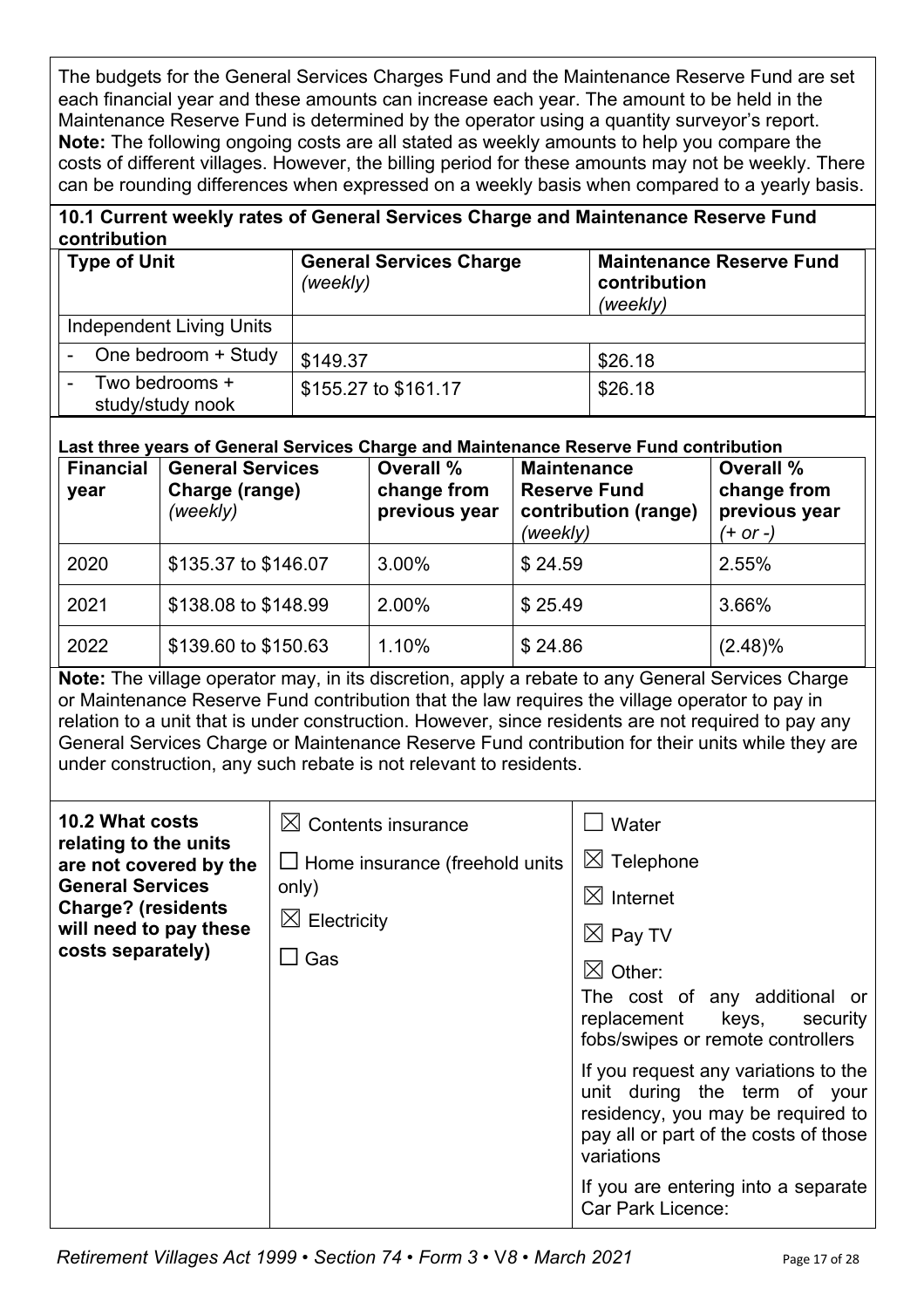|                                                  | Security loan for parking<br>bay                                                                                                                                                                                                                                                                                                                                                                                                                                                                                                                                                                                                                                                                                |  |  |
|--------------------------------------------------|-----------------------------------------------------------------------------------------------------------------------------------------------------------------------------------------------------------------------------------------------------------------------------------------------------------------------------------------------------------------------------------------------------------------------------------------------------------------------------------------------------------------------------------------------------------------------------------------------------------------------------------------------------------------------------------------------------------------|--|--|
|                                                  | Monthly licence fee for<br>parking<br>bay<br>(until<br>construction of Stage 13<br>(Building 4), of the village<br>commences or the surface<br>of the parking bay is sealed,<br>the license fee will be nil)                                                                                                                                                                                                                                                                                                                                                                                                                                                                                                    |  |  |
| 10.3 What other                                  | $\Box$ Unit fixtures                                                                                                                                                                                                                                                                                                                                                                                                                                                                                                                                                                                                                                                                                            |  |  |
| ongoing or occasional<br>costs for repair,       | $\Box$ Unit fittings                                                                                                                                                                                                                                                                                                                                                                                                                                                                                                                                                                                                                                                                                            |  |  |
| maintenance and<br>replacement of items          | $\Box$ Unit appliances                                                                                                                                                                                                                                                                                                                                                                                                                                                                                                                                                                                                                                                                                          |  |  |
| in, on or attached to<br>the units are residents | $\Box$ None                                                                                                                                                                                                                                                                                                                                                                                                                                                                                                                                                                                                                                                                                                     |  |  |
| responsible for and                              | Additional information                                                                                                                                                                                                                                                                                                                                                                                                                                                                                                                                                                                                                                                                                          |  |  |
| pay for while residing<br>in the unit?           | Residents are responsible for the following (including all associated<br>costs):                                                                                                                                                                                                                                                                                                                                                                                                                                                                                                                                                                                                                                |  |  |
|                                                  | any maintenance, repair or replacement undertaken by a<br>resident, themselves or by engaging any third party (whether<br>under warranty or not), whether the resident is obliged to do so<br>or not;                                                                                                                                                                                                                                                                                                                                                                                                                                                                                                           |  |  |
|                                                  | cleaning the interior or exterior of the unit or the maintenance,<br>repair or replacement of any consumables or minor items within<br>or relating to the unit (such as but not limited to) batteries, garage<br>door clickers, light bulbs, tubes and starters (supply and<br>replacement of the same will also incur a minimum labour charge<br>if undertaken by the village operator), emergency personal<br>pendants, security fobs/swipes, spot stain removal, minor touch-<br>up/spot painting, and removing oil and grease spills from garage<br>floors;                                                                                                                                                 |  |  |
|                                                  | the resident must at all times maintain an operative phone<br>$\bullet$<br>service in the unit (see Item 8.2);                                                                                                                                                                                                                                                                                                                                                                                                                                                                                                                                                                                                  |  |  |
|                                                  | at all times keeping in good working order and in a state of good<br>repair those fixtures, fittings, furnishings, equipment and other<br>property both internal and external in, on or attached to the unit<br>requested by the resident as Variations or purchased by the<br>resident in situ from the previous resident of the unit or the village<br>operator as Purchased Chattels. This includes carrying out<br>regular servicing, maintenance, repair (whether it is the result of<br>fair wear and tear or not) and replacement (if they are worn out<br>or cannot reasonably be repaired) with items of the same or<br>similar quality to those in use when they were last replaced or<br>installed); |  |  |
|                                                  | maintaining, repairing, replacing, upgrading or adapting any<br>fixtures, fittings, furnishings, equipment and other property<br>(including smoke alarms) both internal and external in and on the<br>unit where such maintenance, repair, replacement, upgrading or                                                                                                                                                                                                                                                                                                                                                                                                                                            |  |  |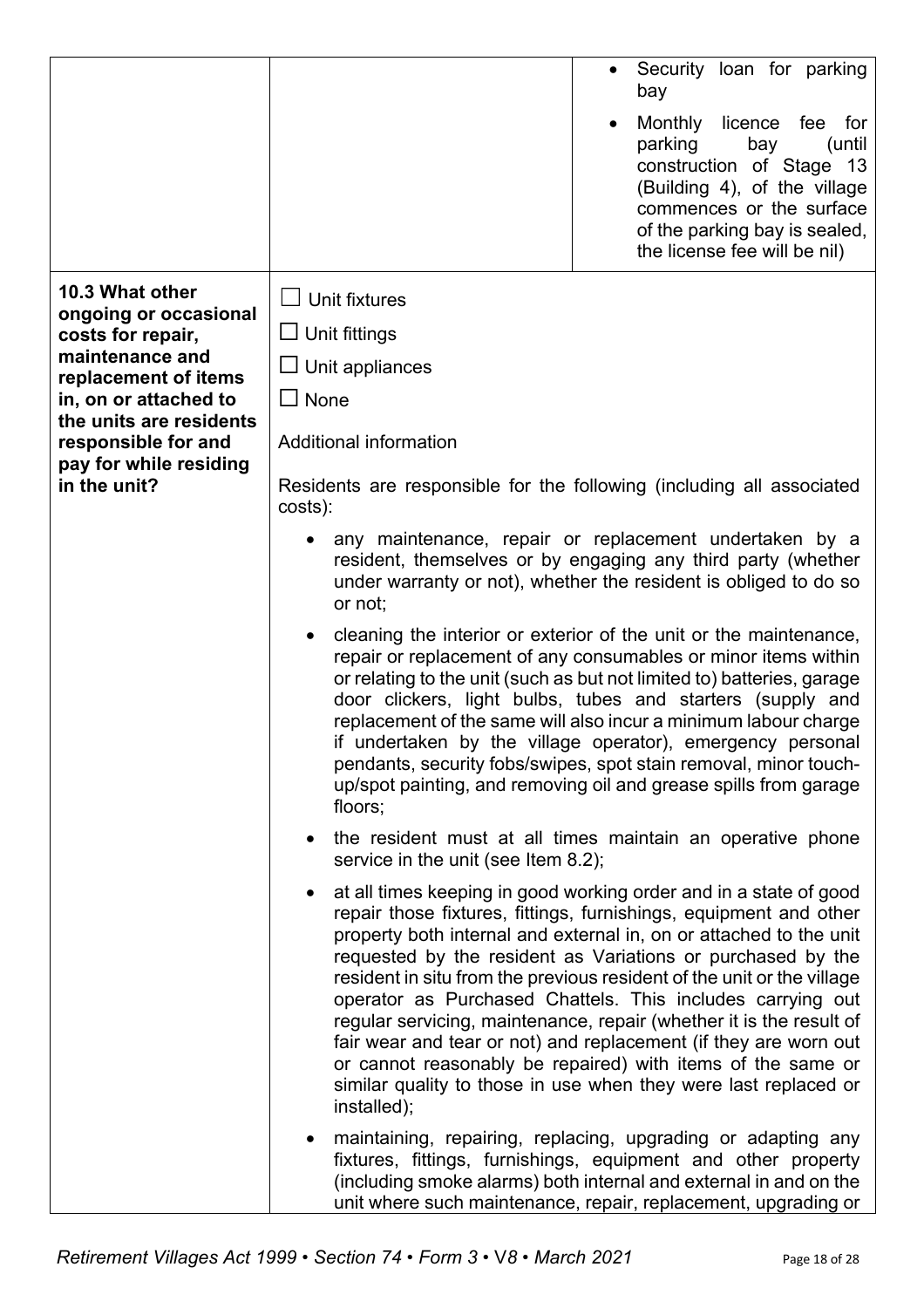|                                                                                                      | adaptation is required by any municipal, government, semi<br>government agency, legislative or statutory authorities;                                                                                                                                                                                                                                                                                                                                                    |  |  |
|------------------------------------------------------------------------------------------------------|--------------------------------------------------------------------------------------------------------------------------------------------------------------------------------------------------------------------------------------------------------------------------------------------------------------------------------------------------------------------------------------------------------------------------------------------------------------------------|--|--|
|                                                                                                      | making good any damage and maintaining, repairing or<br>$\bullet$<br>replacing any breakage, defect or damage to the unit, communal<br>facilities or adjoining premises where such breakage, damage or<br>defect was caused by:                                                                                                                                                                                                                                          |  |  |
|                                                                                                      | deliberate or unreasonable damage, want of care,<br>$\circ$<br>negligence, misuse, abuse or any breach of the lease, the<br>resident's residence contract, the Retirement Villages Act<br>1999 (Qld) or the by-laws of the village, by the resident or<br>the resident's invitees or pet(s);                                                                                                                                                                             |  |  |
|                                                                                                      | accelerated wear because of the resident's actions or those<br>$\circ$<br>of the invitees or pet(s) of the resident; or                                                                                                                                                                                                                                                                                                                                                  |  |  |
|                                                                                                      | anything else not covered by insurance due to the act,<br>$\circ$<br>omission, neglect or default of the resident;                                                                                                                                                                                                                                                                                                                                                       |  |  |
|                                                                                                      | keeping the external areas of the unit clean and tidy including<br>$\bullet$<br>cleaning of windows, cob webbing and sweeping of patios and<br>porches;                                                                                                                                                                                                                                                                                                                  |  |  |
|                                                                                                      | taking all proper precautions to keep the unit free of rodents,<br>$\bullet$<br>vermin, insects, pests, birds and wildlife and not doing anything<br>that may attract pests or termites to the unit or do anything that<br>may invalidate a warranty given under a termite treatment.<br>pest treatments (excluding termites) are<br>General<br>the<br>responsibility of the resident (such as ants, cockroaches and<br>spiders both internal and external to the unit). |  |  |
| 10.4 Does the operator<br>offer a maintenance<br>service or help<br>residents arrange<br>repairs and | $\boxtimes$ No<br>$\Box$ Yes<br>Note: Subject to the exceptions referred to in Item 10.3, the village<br>operator is generally responsible for the maintenance, repair and<br>replacement of the unit and items in, on or attached to the unit.                                                                                                                                                                                                                          |  |  |
| maintenance for their<br>unit?                                                                       | The village operator does not offer any formal maintenance service to<br>residents of the village in respect of their units. However, upon request<br>by a resident, the village operator may agree in its discretion to<br>undertake or arrange a maintenance task in respect of a unit for which<br>the resident is responsible, the costs of which will be borne by the<br>resident and agreed between the parties.                                                   |  |  |
| Part 11 - Exit fees - when you leave the village                                                     |                                                                                                                                                                                                                                                                                                                                                                                                                                                                          |  |  |
|                                                                                                      | A resident may have to pay an exit fee to the operator when they leave their unit or when the right<br>to reside in their unit is sold. This is also referred to as a 'deferred management fee' (DMF).                                                                                                                                                                                                                                                                   |  |  |
| 11.1 Do residents pay<br>an exit fee when they<br>permanently leave                                  | $\Box$ Yes – all residents pay an exit fee calculated using the same formula<br>$\boxtimes$ Yes – all new residents pay an exit fee but the way this is worked<br>out may vary depending on each resident's residence contract                                                                                                                                                                                                                                           |  |  |
| their unit?<br>If yes: list all exit fee<br>options that may apply                                   | $\Box$ No exit fee<br>$\Box$ Other                                                                                                                                                                                                                                                                                                                                                                                                                                       |  |  |
| to new contracts                                                                                     | Exit fees are calculated as a percentage (set out in the applicable exit<br>fee table below) of your Standard Ingoing Contribution, according to your                                                                                                                                                                                                                                                                                                                    |  |  |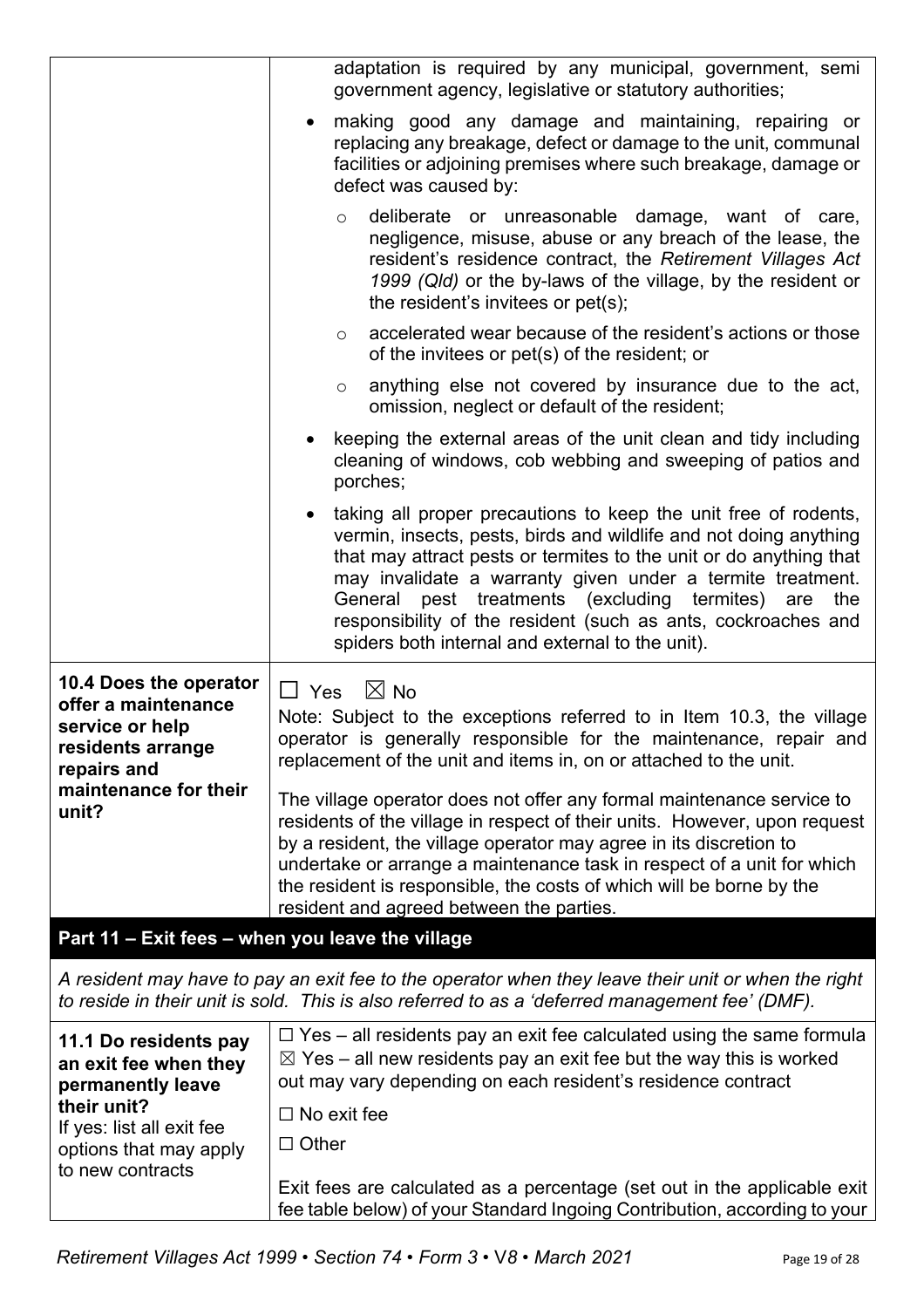|                                                                                                                        |                                                                                                                                                                               | Exit Fee Period, regardless of whether the Standard Option or 20%<br>Discount Option applies to you.                                                                                                                                                                                                                                                                                                  |  |  |
|------------------------------------------------------------------------------------------------------------------------|-------------------------------------------------------------------------------------------------------------------------------------------------------------------------------|-------------------------------------------------------------------------------------------------------------------------------------------------------------------------------------------------------------------------------------------------------------------------------------------------------------------------------------------------------------------------------------------------------|--|--|
|                                                                                                                        |                                                                                                                                                                               | The applicable exit fee table depends on the lease option that applies to<br>you (see Item 9.2).                                                                                                                                                                                                                                                                                                      |  |  |
|                                                                                                                        |                                                                                                                                                                               | In this document, "Exit Fee Period" means the period from (and<br>including) the commencement date of your lease to (and including) the<br>later of:                                                                                                                                                                                                                                                  |  |  |
|                                                                                                                        | (a)                                                                                                                                                                           | the date you cease to reside in the unit pursuant to termination of<br>your lease; and                                                                                                                                                                                                                                                                                                                |  |  |
| (b)                                                                                                                    |                                                                                                                                                                               | if your relative (within the meaning of the Retirement Villages Act<br>1999 (Qld)) has a right to reside in the unit under section 70B(2)<br>of that Act, the sooner of the day the relative vacates the unit or<br>the day that is 3 months after the date on which your right to<br>reside in the unit under the lease is terminated.                                                               |  |  |
|                                                                                                                        |                                                                                                                                                                               | For simplicity, this document and any Prospective Costs Document<br>given to you assume that the date of occupation of your unit and the<br>commencement date of your lease are the same date, and that you<br>cease to reside in the unit on the last day of the Exit Fee Period.<br>However, this is subject to the terms of your residence contract and the<br>Retirement Villages Act 1999 (Qld). |  |  |
| <b>Table A (Standard Option)</b>                                                                                       |                                                                                                                                                                               |                                                                                                                                                                                                                                                                                                                                                                                                       |  |  |
| Time period from date of<br>occupation of unit to the<br>date the resident ceases to<br>reside in the unit             |                                                                                                                                                                               | Exit fee calculation based on                                                                                                                                                                                                                                                                                                                                                                         |  |  |
| 1 year                                                                                                                 |                                                                                                                                                                               | 9% of your Standard Ingoing Contribution                                                                                                                                                                                                                                                                                                                                                              |  |  |
| 2 years                                                                                                                |                                                                                                                                                                               | 18% of your Standard Ingoing Contribution                                                                                                                                                                                                                                                                                                                                                             |  |  |
| 3 years                                                                                                                |                                                                                                                                                                               | 27% of your Standard Ingoing Contribution                                                                                                                                                                                                                                                                                                                                                             |  |  |
| 4 years                                                                                                                |                                                                                                                                                                               | 36% of your Standard Ingoing Contribution                                                                                                                                                                                                                                                                                                                                                             |  |  |
| 5 years                                                                                                                |                                                                                                                                                                               | 36% of your Standard Ingoing Contribution                                                                                                                                                                                                                                                                                                                                                             |  |  |
| 10 years                                                                                                               |                                                                                                                                                                               | 36% of your Standard Ingoing Contribution                                                                                                                                                                                                                                                                                                                                                             |  |  |
| Note: if the period of occupation is not a whole number of years, the exit fee will be worked<br>out on a daily basis. |                                                                                                                                                                               |                                                                                                                                                                                                                                                                                                                                                                                                       |  |  |
| years of residence.                                                                                                    | The maximum (or capped) exit fee is 36% of your Standard Ingoing Contribution after 4<br>The minimum exit fee is 1 day/365 days (1 day/366 days in a leap year) of 9% of your |                                                                                                                                                                                                                                                                                                                                                                                                       |  |  |
| Standard Ingoing Contribution, if the period of occupation is 1 day.                                                   |                                                                                                                                                                               |                                                                                                                                                                                                                                                                                                                                                                                                       |  |  |
| Table B (20% Discount Option)                                                                                          |                                                                                                                                                                               |                                                                                                                                                                                                                                                                                                                                                                                                       |  |  |
| Time period from date of<br>occupation of unit to the<br>date the resident ceases to<br>reside in the unit             |                                                                                                                                                                               | Exit fee calculation based on                                                                                                                                                                                                                                                                                                                                                                         |  |  |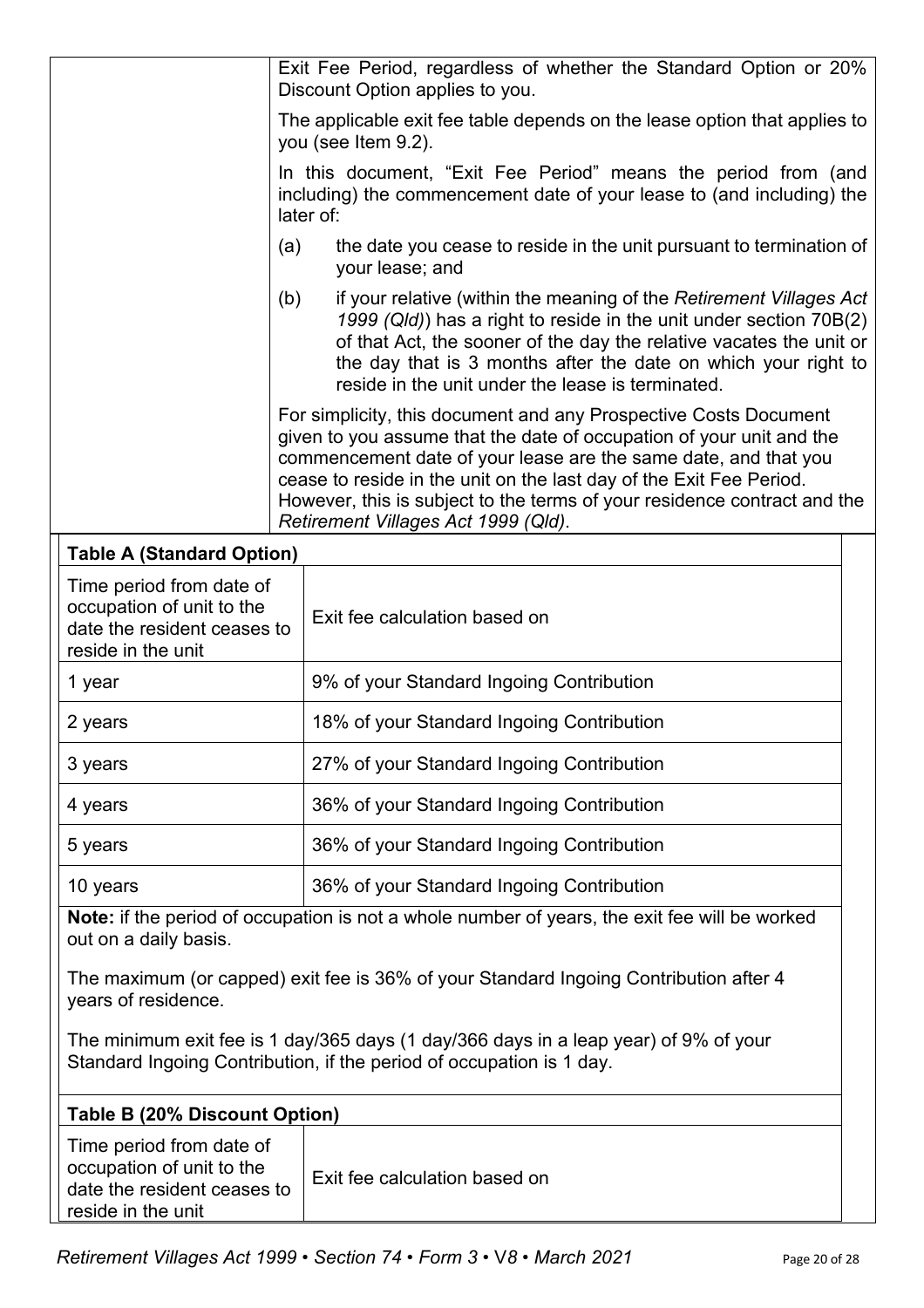| 1 year                                                                                               | 29% of your Standard Ingoing Contribution                                                                                                                                                                                                                                                                                                                                                                                                                                                                                                                                                                                                                                       |  |  |  |
|------------------------------------------------------------------------------------------------------|---------------------------------------------------------------------------------------------------------------------------------------------------------------------------------------------------------------------------------------------------------------------------------------------------------------------------------------------------------------------------------------------------------------------------------------------------------------------------------------------------------------------------------------------------------------------------------------------------------------------------------------------------------------------------------|--|--|--|
| 2 years                                                                                              | 38% of your Standard Ingoing Contribution                                                                                                                                                                                                                                                                                                                                                                                                                                                                                                                                                                                                                                       |  |  |  |
| 3 years                                                                                              | 47% of your Standard Ingoing Contribution                                                                                                                                                                                                                                                                                                                                                                                                                                                                                                                                                                                                                                       |  |  |  |
| 4 years                                                                                              | 56% of your Standard Ingoing Contribution                                                                                                                                                                                                                                                                                                                                                                                                                                                                                                                                                                                                                                       |  |  |  |
| 5 years                                                                                              | 56% of your Standard Ingoing Contribution                                                                                                                                                                                                                                                                                                                                                                                                                                                                                                                                                                                                                                       |  |  |  |
| 10 years                                                                                             | 56% of your Standard Ingoing Contribution                                                                                                                                                                                                                                                                                                                                                                                                                                                                                                                                                                                                                                       |  |  |  |
| out on a daily basis.                                                                                | Note: if the period of occupation is not a whole number of years, the exit fee will be worked                                                                                                                                                                                                                                                                                                                                                                                                                                                                                                                                                                                   |  |  |  |
| years of residence.                                                                                  | The maximum (or capped) exit fee is 56% of your Standard Ingoing Contribution after 4                                                                                                                                                                                                                                                                                                                                                                                                                                                                                                                                                                                           |  |  |  |
|                                                                                                      | The minimum exit fee is 1 day/365 days (1 day/366 days in a leap year) of 29% of your<br>Standard Ingoing Contribution, if the period of occupation is 1 day.                                                                                                                                                                                                                                                                                                                                                                                                                                                                                                                   |  |  |  |
| 11.2 What other exit<br>costs do residents                                                           | $\Box$ Sale costs for the unit                                                                                                                                                                                                                                                                                                                                                                                                                                                                                                                                                                                                                                                  |  |  |  |
| need to pay or<br>contribute to?                                                                     | ∐ Legal costs                                                                                                                                                                                                                                                                                                                                                                                                                                                                                                                                                                                                                                                                   |  |  |  |
|                                                                                                      | $\boxtimes$ Other costs:                                                                                                                                                                                                                                                                                                                                                                                                                                                                                                                                                                                                                                                        |  |  |  |
|                                                                                                      | Exit Administration Fee \$850                                                                                                                                                                                                                                                                                                                                                                                                                                                                                                                                                                                                                                                   |  |  |  |
|                                                                                                      | A share of any costs of engaging a registered valuer to determine the<br>resale value of the right to reside in the unit, if the resident does not<br>agree with the village operator's proposed resale value. The parties<br>must share these valuation costs in the same ratio that they are to<br>share the gross ingoing contribution paid by the next resident of the<br>unit.                                                                                                                                                                                                                                                                                             |  |  |  |
|                                                                                                      | Part 12 - Reinstatement and renovation of the unit                                                                                                                                                                                                                                                                                                                                                                                                                                                                                                                                                                                                                              |  |  |  |
| 12.1 Is the resident<br>responsible for<br>reinstatement of the<br>unit when they leave<br>the unit? | $\boxtimes$ Yes $\Box$ No<br>Reinstatement work means replacements or repairs that are<br>reasonably necessary to return the unit to the same condition it was in<br>when the resident started occupation, apart from:<br>fair wear and tear; and<br>renovations and other changes to the condition of the unit carried<br>out with agreement of the resident and operator.<br>Fair wear and tear includes a reasonable amount of wear and tear<br>associated with the use of items commonly used in a retirement village.<br>However, a resident is responsible for the cost of replacing a capital<br>item of the retirement village if the resident deliberately damages the |  |  |  |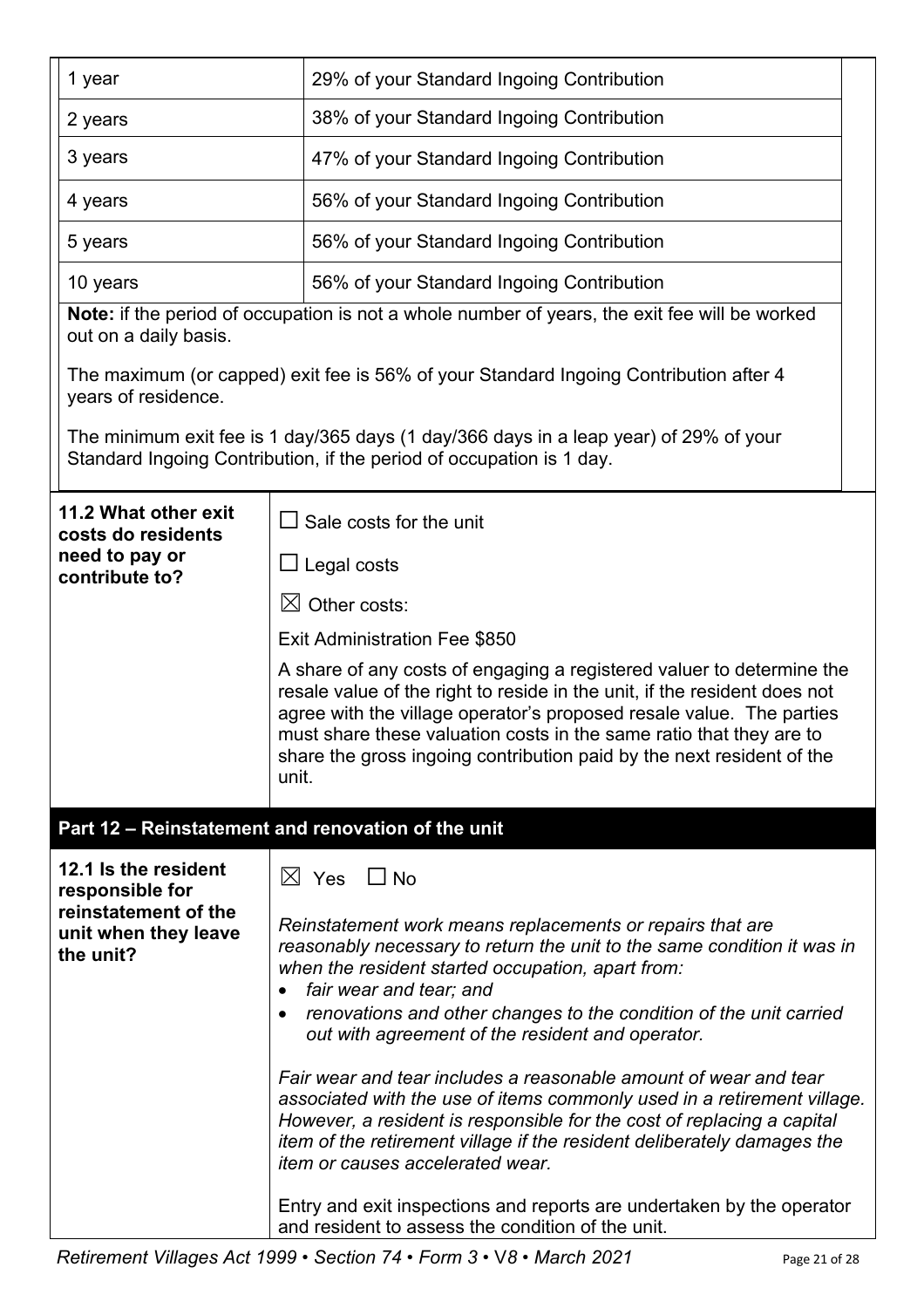| 12.2 Is the resident<br>responsible for<br>renovation of the unit<br>when they leave the<br>unit?                                                                                       | $\boxtimes$ No<br>Renovation means replacements or repairs other than reinstatement<br>work.<br>By law, the operator is responsible for the cost of any renovation work |                                                                                                                                                                                                                                                                                                                                                                                                                   |  |
|-----------------------------------------------------------------------------------------------------------------------------------------------------------------------------------------|-------------------------------------------------------------------------------------------------------------------------------------------------------------------------|-------------------------------------------------------------------------------------------------------------------------------------------------------------------------------------------------------------------------------------------------------------------------------------------------------------------------------------------------------------------------------------------------------------------|--|
|                                                                                                                                                                                         |                                                                                                                                                                         | on a former resident's unit, unless the residence contract provides for<br>the resident to share in the capital gain on the sale of the resident's<br>interest in the unit. Renovation costs are shared between the former<br>resident and operator in the same proportion as any capital gain is to<br>be shared under the residence contract.                                                                   |  |
| Part 13- Capital gain or losses                                                                                                                                                         |                                                                                                                                                                         |                                                                                                                                                                                                                                                                                                                                                                                                                   |  |
| 13.1 When the<br>resident's interest or<br>right to reside in the<br>unit is sold, does the<br>resident share in the<br>capital gain or capital<br>loss on the resale of<br>their unit? | $\boxtimes$ No                                                                                                                                                          |                                                                                                                                                                                                                                                                                                                                                                                                                   |  |
| Part 14 - Exit entitlement or buyback of freehold units                                                                                                                                 |                                                                                                                                                                         |                                                                                                                                                                                                                                                                                                                                                                                                                   |  |
|                                                                                                                                                                                         |                                                                                                                                                                         | An exit entitlement is the amount the operator may be required to pay the former resident under a<br>residence contract after the right to reside is terminated and the former resident has left the unit.                                                                                                                                                                                                        |  |
| 14.1 How is the exit                                                                                                                                                                    | The ingoing contribution paid by the departing resident less:                                                                                                           |                                                                                                                                                                                                                                                                                                                                                                                                                   |  |
| entitlement which the<br>operator will pay the                                                                                                                                          | (a)                                                                                                                                                                     | the Exit Fee                                                                                                                                                                                                                                                                                                                                                                                                      |  |
| resident worked out?                                                                                                                                                                    | (b)                                                                                                                                                                     | the cost of any reinstatement work                                                                                                                                                                                                                                                                                                                                                                                |  |
|                                                                                                                                                                                         | (c)                                                                                                                                                                     | the cost of any other work for which the resident is<br>responsible under the Lease including, subject to the Act,<br>day-to-day maintenance, servicing, repairs, maintenance,<br>replacements or removals that are required to be carried<br>out to Variations or Purchased Chattels and rectification<br>of any consequential damage to the unit and reinstating<br>the unit to its former layout and condition |  |
|                                                                                                                                                                                         | (d)                                                                                                                                                                     | outstanding General Services Charges, Maintenance<br>Reserve Fund Contributions, Personal Services Charges<br>or Car Park Licence Fees (if any)                                                                                                                                                                                                                                                                   |  |
|                                                                                                                                                                                         | (e)                                                                                                                                                                     | <b>Exit Administration Fee</b>                                                                                                                                                                                                                                                                                                                                                                                    |  |
|                                                                                                                                                                                         | (f)                                                                                                                                                                     | the resident's share of the cost of any valuation of the right<br>to reside in the unit                                                                                                                                                                                                                                                                                                                           |  |
|                                                                                                                                                                                         | (g)                                                                                                                                                                     | any other payments payable by the resident as provided<br>in the Lease, the Retirement Villages Act 1999 (Qld) or<br>any other agreement between the resident and the village<br>operator that form part of the resident's residence contract<br>or relate to the provision of services or goods to the<br>resident in the village.                                                                               |  |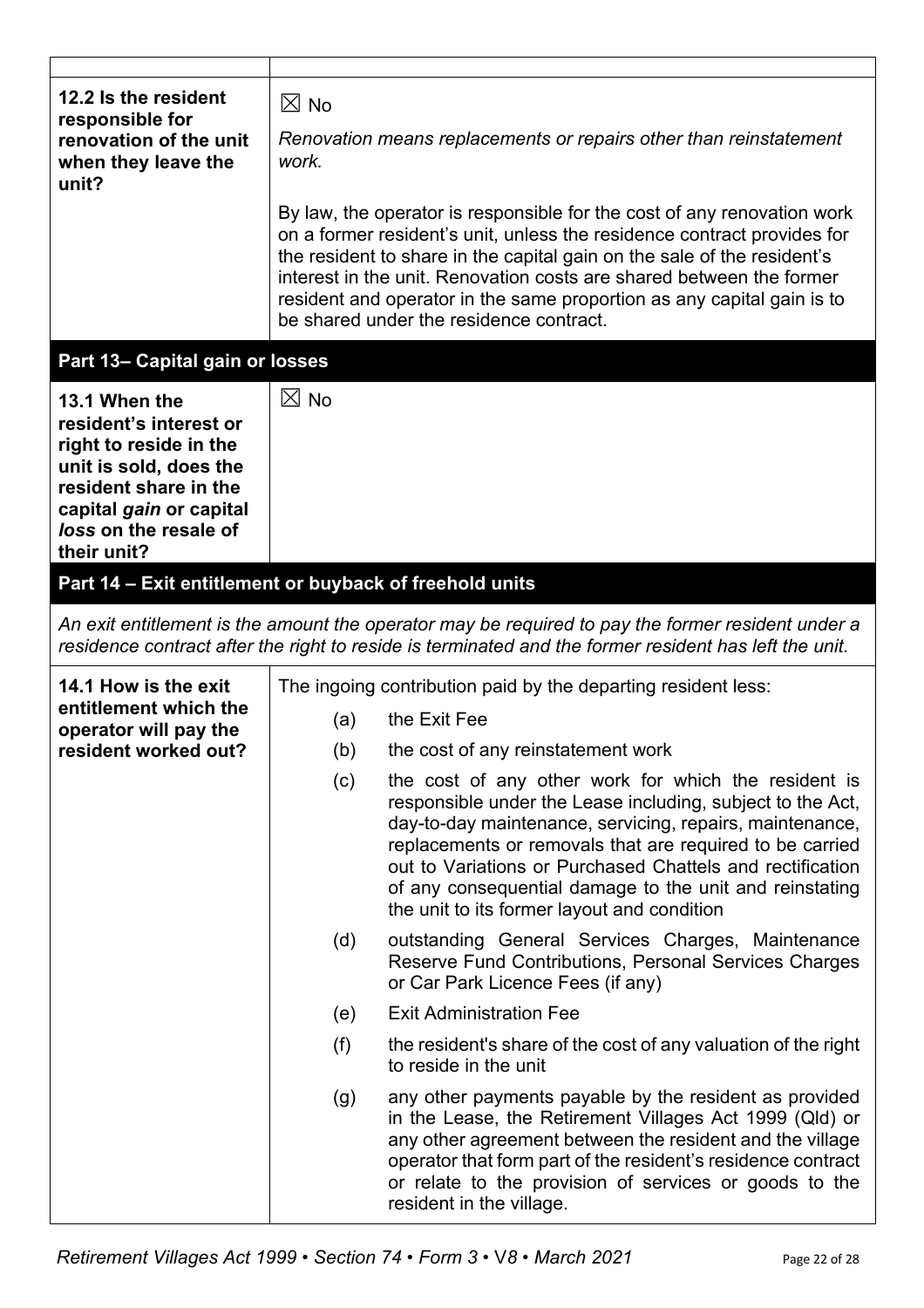| 14.2 When is the exit<br>entitlement payable?                                               | on or before the earliest of the following days:                                                                                         |                                                                                                                   |                                                              | By law, the operator must pay the exit entitlement to a former resident                                                                                                                                                                                                       |
|---------------------------------------------------------------------------------------------|------------------------------------------------------------------------------------------------------------------------------------------|-------------------------------------------------------------------------------------------------------------------|--------------------------------------------------------------|-------------------------------------------------------------------------------------------------------------------------------------------------------------------------------------------------------------------------------------------------------------------------------|
|                                                                                             |                                                                                                                                          | the day stated in the residence contract                                                                          |                                                              |                                                                                                                                                                                                                                                                               |
|                                                                                             | $\circ$                                                                                                                                  |                                                                                                                   | there is no date stated in the residence contract            |                                                                                                                                                                                                                                                                               |
|                                                                                             |                                                                                                                                          | unit to the next resident or the operator                                                                         |                                                              | 14 days after the settlement of the sale of the right to reside in the                                                                                                                                                                                                        |
|                                                                                             |                                                                                                                                          |                                                                                                                   |                                                              | 18 months after the termination date of the resident's right to reside<br>under the residence contract, even if the unit has not been resold,<br>unless the operator has been granted an extension for payment by<br>the Queensland Civil and Administrative Tribunal (QCAT). |
|                                                                                             | In addition, an operator is entitled to seek probate or letters of<br>who has died.                                                      |                                                                                                                   |                                                              | administration before paying the exit entitlement of a former resident                                                                                                                                                                                                        |
| 14.3 What is the<br>turnover of units for<br>sale in the village?                           | communal facilities)                                                                                                                     |                                                                                                                   |                                                              | 3 accommodation units are vacant as at the end of financial year 2022.<br>(Note: These 3 units are currently being used for administration and                                                                                                                                |
|                                                                                             |                                                                                                                                          |                                                                                                                   |                                                              | 1 accommodation unit was resold during the financial year 2022.                                                                                                                                                                                                               |
|                                                                                             |                                                                                                                                          |                                                                                                                   |                                                              | 12 new units were sold (for the first time) during financial year 2022.)                                                                                                                                                                                                      |
|                                                                                             |                                                                                                                                          |                                                                                                                   |                                                              | 15 months was the average length of time to sell a unit over the last three                                                                                                                                                                                                   |
|                                                                                             |                                                                                                                                          |                                                                                                                   |                                                              | financial years (Note: this period relates predominantly to the first-time<br>sale of new units, measured from the time of their release to the market.)                                                                                                                      |
|                                                                                             | Note: As a developing village, units are built in stages.                                                                                |                                                                                                                   |                                                              |                                                                                                                                                                                                                                                                               |
|                                                                                             |                                                                                                                                          |                                                                                                                   |                                                              |                                                                                                                                                                                                                                                                               |
| Part 15 - Financial management of the village                                               |                                                                                                                                          |                                                                                                                   |                                                              |                                                                                                                                                                                                                                                                               |
| 15.1 What is the                                                                            |                                                                                                                                          |                                                                                                                   | General Services Charges Fund for the last 3 years           |                                                                                                                                                                                                                                                                               |
| financial status for the<br>funds that the<br>operator is required to<br>maintain under the | Financial<br>Year                                                                                                                        | Deficit/<br><b>Surplus</b>                                                                                        | <b>Balance</b>                                               | Change in total general<br>service charges collected<br>from previous year                                                                                                                                                                                                    |
| <b>Retirement Villages</b><br>Act 1999?                                                     | 2021 - 2022                                                                                                                              | (\$42,351)<br>(unaudited<br>estimate)                                                                             | (\$11,353)                                                   | 0.56%                                                                                                                                                                                                                                                                         |
|                                                                                             | 2020 - 2021                                                                                                                              | \$74,000                                                                                                          | \$30,998                                                     | 2.24%                                                                                                                                                                                                                                                                         |
|                                                                                             | 2019 - 2020                                                                                                                              | \$(13,811)                                                                                                        | \$(43,001)                                                   | 12.17%                                                                                                                                                                                                                                                                        |
|                                                                                             | $\bullet$                                                                                                                                | 2021-2022 was based on 50 FTE units<br>2020-2021 was based on 50 FTE units<br>2019-2020 was based on 50 FTE units | above are reflected in new units contributing to the budget: | Note: Ormiston Rise is a staged development and percentage changes                                                                                                                                                                                                            |
|                                                                                             | <b>Balance of General Services Charges</b><br><b>Fund</b> for last financial year OR last quarter if<br>no full financial year available |                                                                                                                   |                                                              | (\$11,353)<br>(unaudited estimate as<br>at 30 June 2022)                                                                                                                                                                                                                      |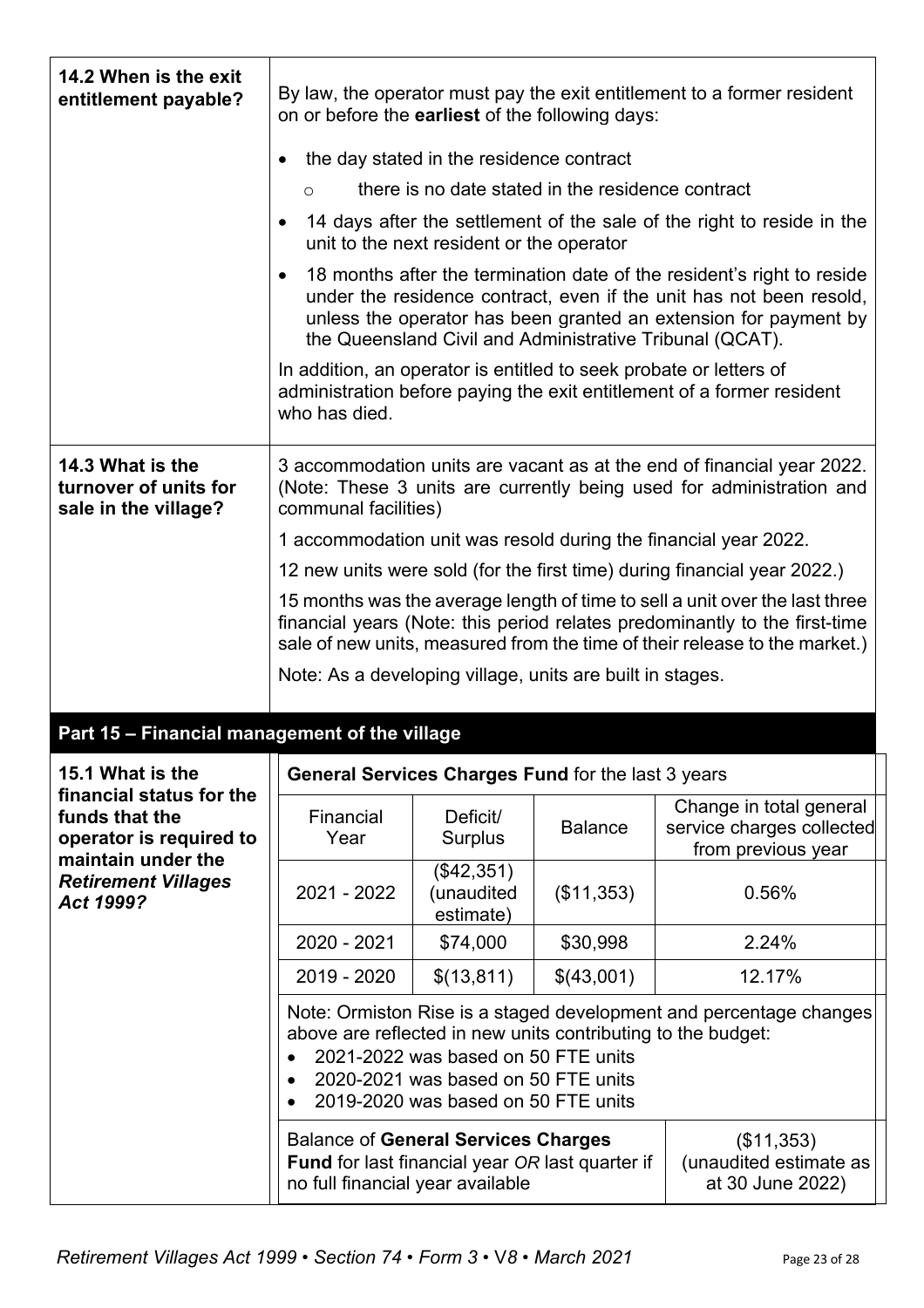| Balance of Maintenance Reserve Fund for<br>last financial year OR last quarter if no full<br>financial year available                                                                                                            | \$65,033<br>(unaudited estimate as<br>at 30 June 2022)                                                                                                                                                                                                                     |
|----------------------------------------------------------------------------------------------------------------------------------------------------------------------------------------------------------------------------------|----------------------------------------------------------------------------------------------------------------------------------------------------------------------------------------------------------------------------------------------------------------------------|
| Balance of Capital Replacement Fund for<br>the last financial year OR last quarter if no<br>full financial year available<br>Percentage of a resident ingoing contribution<br>applied to the Capital Replacement Fund            | \$32,875<br>(unaudited estimate as<br>at 30 June 2022)                                                                                                                                                                                                                     |
| The operator pays a percentage of a<br>resident's ingoing contribution, as<br>determined by a quantity surveyor's report,<br>to the Capital Replacement Fund. This fund<br>is used for replacing the village's capital<br>items. | . %<br>By the end of each<br>financial year, the<br>village operator ensures<br>that the Capital<br><b>Replacement Fund</b><br>contains the amount<br>required for that<br>financial year, as<br>determined with the<br>assistance of the<br>quantity surveyor's<br>report |
| OR I<br>the village is not yet operating.                                                                                                                                                                                        |                                                                                                                                                                                                                                                                            |

## **Part 16 – Insurance**

The village operator must take out general insurance, to full replacement value, for the retirement village, including for:

- communal facilities; and
- the accommodation units, other than accommodation units owned by residents.

Residents contribute towards the cost of this insurance as part of the General Services Charge.

| 16.1 Is the resident<br>responsible for<br>arranging any<br>insurance cover?<br>If yes, the resident is<br>responsible for these<br>insurance policies: | $\bowtie$<br>Yes<br>(a) | $\Box$ No<br>If yes, the resident is responsible for these insurance policies:<br>The contents of the unit (excluding such of the fixtures,<br>fittings, furnishings, equipment and other property both<br>internal and external as are from time to time owned by<br>the village operator), for an amount not less than their<br>replacement value; |
|---------------------------------------------------------------------------------------------------------------------------------------------------------|-------------------------|------------------------------------------------------------------------------------------------------------------------------------------------------------------------------------------------------------------------------------------------------------------------------------------------------------------------------------------------------|
|                                                                                                                                                         | (b)                     | Any vehicle, boat, trailer or caravan etc owned by the<br>resident stored at the village against loss, theft, damage<br>or destruction for an amount not less than their<br>replacement value;                                                                                                                                                       |
|                                                                                                                                                         | (c)                     | Public liability claims in respect of anything occurring in<br>the unit;                                                                                                                                                                                                                                                                             |
|                                                                                                                                                         | (d)                     | Workers compensation for any employee or contractor in<br>the unit that the resident engages to carry out or provides<br>services; and                                                                                                                                                                                                               |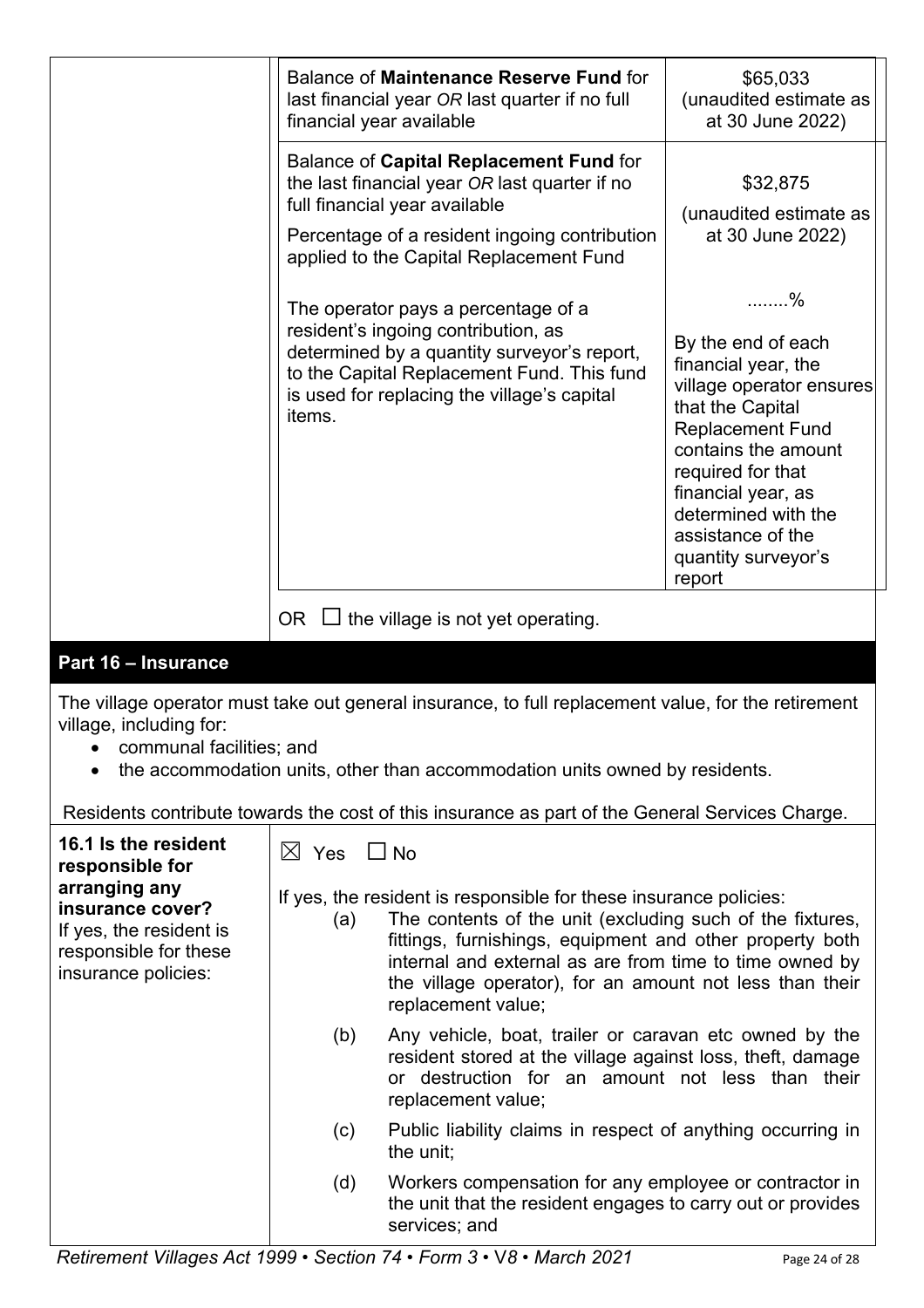|                                                                                                                                                                                          | Motorised scooters and buggies, including third party<br>(e)<br>property damage, personal injury and death.                                                                                                                                                                                                                                                                                                                           |
|------------------------------------------------------------------------------------------------------------------------------------------------------------------------------------------|---------------------------------------------------------------------------------------------------------------------------------------------------------------------------------------------------------------------------------------------------------------------------------------------------------------------------------------------------------------------------------------------------------------------------------------|
| Part 17 - Living in the village                                                                                                                                                          |                                                                                                                                                                                                                                                                                                                                                                                                                                       |
| Trial or settling in period in the village                                                                                                                                               |                                                                                                                                                                                                                                                                                                                                                                                                                                       |
| 17.1 Does the village<br>offer prospective<br>residents a trial period<br>or a settling in period<br>in the village?<br><b>Pets</b>                                                      | $\boxtimes$ No<br>$\Box$ Yes                                                                                                                                                                                                                                                                                                                                                                                                          |
| 17.2 Are residents                                                                                                                                                                       | $\boxtimes$ Yes<br><b>No</b>                                                                                                                                                                                                                                                                                                                                                                                                          |
| allowed to keep pets?                                                                                                                                                                    |                                                                                                                                                                                                                                                                                                                                                                                                                                       |
| If yes: specify any<br>restrictions or conditions<br>on pet ownership                                                                                                                    | A pet is allowed with prior written consent of the Scheme Operator on<br>completion of pet application form.                                                                                                                                                                                                                                                                                                                          |
|                                                                                                                                                                                          | Further details are available upon request.                                                                                                                                                                                                                                                                                                                                                                                           |
| <b>Visitors</b>                                                                                                                                                                          |                                                                                                                                                                                                                                                                                                                                                                                                                                       |
| 17.3 Are there                                                                                                                                                                           | $\boxtimes$ Yes<br>$\Box$ No                                                                                                                                                                                                                                                                                                                                                                                                          |
| restrictions on visitors<br>staying with residents<br>or visiting?<br>If yes: specify any<br>restrictions or conditions<br>on visitors (e.g. length of<br>stay, arrange with<br>manager) | The village operator's prior consent is required for visitors under the<br>age of 18 years staying overnight or for other visitors staying more than<br>3 weeks. Otherwise, the resident is only required to notify the village<br>operator in advance of any visitor staying overnight or up to 3 weeks.<br>Visitors must not stay in the unit without the resident also being<br>present. Further details are available on request. |
| <b>Village by-laws and village rules</b>                                                                                                                                                 |                                                                                                                                                                                                                                                                                                                                                                                                                                       |
| 17.4 Does the village<br>have village by-laws?                                                                                                                                           | $\boxtimes$ Yes<br>$\Box$ No                                                                                                                                                                                                                                                                                                                                                                                                          |
|                                                                                                                                                                                          | By law, residents may, by special resolution at a residents meeting and<br>with the agreement of the operator, make, change or revoke by-laws<br>for the village.<br>Note: See notice at end of document regarding inspection of village<br>by-laws                                                                                                                                                                                   |
| 17.5 Does the operator<br>have other rules for<br>the village.                                                                                                                           | $\boxtimes$ No<br>$\sqcup$ Yes<br>If yes: Rules may be made available on request                                                                                                                                                                                                                                                                                                                                                      |
| <b>Resident input</b>                                                                                                                                                                    |                                                                                                                                                                                                                                                                                                                                                                                                                                       |
| 17.6 Does the village                                                                                                                                                                    | $\boxtimes$ No<br>$\Box$ Yes                                                                                                                                                                                                                                                                                                                                                                                                          |
| have a residents                                                                                                                                                                         |                                                                                                                                                                                                                                                                                                                                                                                                                                       |
| committee established<br>under the Retirement<br><b>Villages Act 1999?</b>                                                                                                               | By law, residents are entitled to elect and form a residents committee<br>to deal with the operator on behalf of residents about the day-to-day                                                                                                                                                                                                                                                                                       |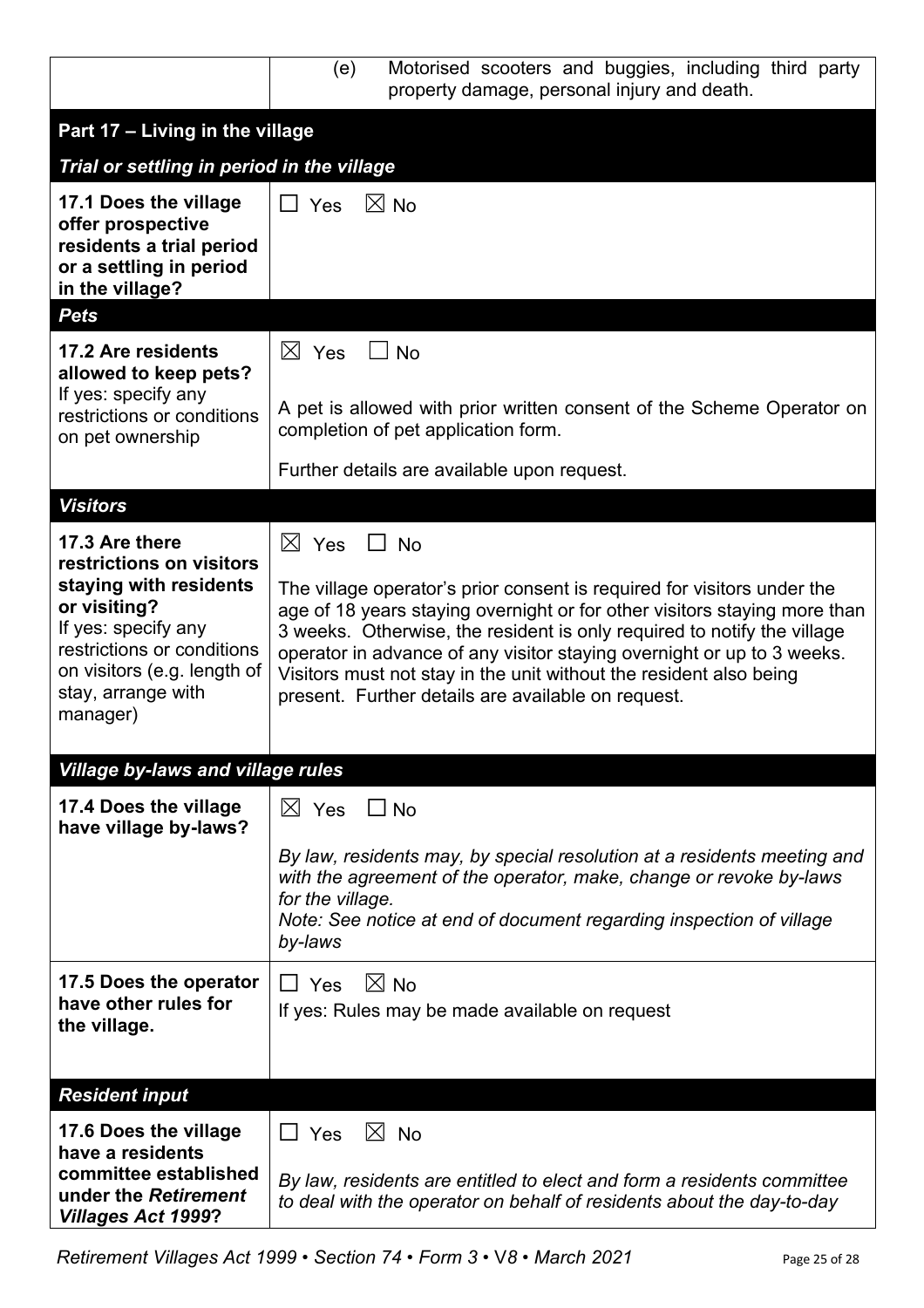|                                                                                                                                                                                                                                                                                                                                                                                                                        |                                | running of the village and any complaints or proposals raised by<br>residents.<br>You may like to ask the village manager about an opportunity to talk<br>with members of the resident committee about living in this village.                            |
|------------------------------------------------------------------------------------------------------------------------------------------------------------------------------------------------------------------------------------------------------------------------------------------------------------------------------------------------------------------------------------------------------------------------|--------------------------------|-----------------------------------------------------------------------------------------------------------------------------------------------------------------------------------------------------------------------------------------------------------|
|                                                                                                                                                                                                                                                                                                                                                                                                                        | <b>Part 18 - Accreditation</b> |                                                                                                                                                                                                                                                           |
| 18.1 Is the village<br>through an industry-<br>based accreditation<br>scheme?                                                                                                                                                                                                                                                                                                                                          | voluntarily accredited         | $\boxtimes$ No, village is not accredited<br>□ Yes, village is voluntarily accredited through:                                                                                                                                                            |
|                                                                                                                                                                                                                                                                                                                                                                                                                        |                                | Note: Retirement village accreditation schemes are industry-based schemes. The Retirement<br>Villages Act 1999 does not establish an accreditation scheme or standards for retirement villages.                                                           |
| Part 19 - Waiting list                                                                                                                                                                                                                                                                                                                                                                                                 |                                |                                                                                                                                                                                                                                                           |
| 19.1 Does the village<br>for entry?                                                                                                                                                                                                                                                                                                                                                                                    | maintain a waiting list        | $\boxtimes$ No<br>$\Box$ Yes                                                                                                                                                                                                                              |
|                                                                                                                                                                                                                                                                                                                                                                                                                        | <b>Access to documents</b>     |                                                                                                                                                                                                                                                           |
| The following operational documents are held by the retirement village scheme operator<br>and a prospective resident or resident may make a written request to the operator to<br>inspect or take a copy of these documents free of charge. The operator must comply with<br>the request by the date stated by the prospective resident or resident (which must be at<br>least seven days after the request is given). |                                |                                                                                                                                                                                                                                                           |
|                                                                                                                                                                                                                                                                                                                                                                                                                        |                                |                                                                                                                                                                                                                                                           |
|                                                                                                                                                                                                                                                                                                                                                                                                                        |                                |                                                                                                                                                                                                                                                           |
| $\boxtimes$<br>$\boxtimes$                                                                                                                                                                                                                                                                                                                                                                                             |                                | Certificate of registration for the retirement village scheme<br>Certificate of title or current title search for the retirement village land                                                                                                             |
| $\boxtimes$                                                                                                                                                                                                                                                                                                                                                                                                            | Village site plan              |                                                                                                                                                                                                                                                           |
| $\boxtimes$                                                                                                                                                                                                                                                                                                                                                                                                            |                                | Plans showing the location, floor plan or dimensions of accommodation units in the village                                                                                                                                                                |
| $\boxtimes$                                                                                                                                                                                                                                                                                                                                                                                                            |                                | Plans of any units or facilities under construction                                                                                                                                                                                                       |
| $\boxtimes$                                                                                                                                                                                                                                                                                                                                                                                                            |                                | Development or planning approvals for any further development of the village                                                                                                                                                                              |
| $\Box$                                                                                                                                                                                                                                                                                                                                                                                                                 |                                | An approved redevelopment plan for the village under the Retirement Villages Act                                                                                                                                                                          |
| $\Box$                                                                                                                                                                                                                                                                                                                                                                                                                 |                                | An approved transition plan for the village                                                                                                                                                                                                               |
| $\Box$                                                                                                                                                                                                                                                                                                                                                                                                                 |                                | An approved closure plan for the village                                                                                                                                                                                                                  |
| $\boxtimes$                                                                                                                                                                                                                                                                                                                                                                                                            | of the retirement village      | The annual financial statements and report presented to the previous annual meeting                                                                                                                                                                       |
| $\boxtimes$                                                                                                                                                                                                                                                                                                                                                                                                            |                                | Statements of the balance of the capital replacement fund, or maintenance reserve fund<br>or general services charges fund (or income and expenditure for general services) at the<br>end of the previous three financial years of the retirement village |
| $\Box$                                                                                                                                                                                                                                                                                                                                                                                                                 |                                | Statements of the balance of any Body Corporate administrative fund or sinking fund at the                                                                                                                                                                |
|                                                                                                                                                                                                                                                                                                                                                                                                                        |                                | end of the previous three years of the retirement village                                                                                                                                                                                                 |
| $\boxtimes$                                                                                                                                                                                                                                                                                                                                                                                                            |                                | Examples of contracts that residents may have to enter into                                                                                                                                                                                               |
| $\boxtimes$                                                                                                                                                                                                                                                                                                                                                                                                            |                                | Village dispute resolution process                                                                                                                                                                                                                        |
| $\boxtimes$<br>$\boxtimes$                                                                                                                                                                                                                                                                                                                                                                                             | Village by-laws                | Village insurance policies and certificates of currency                                                                                                                                                                                                   |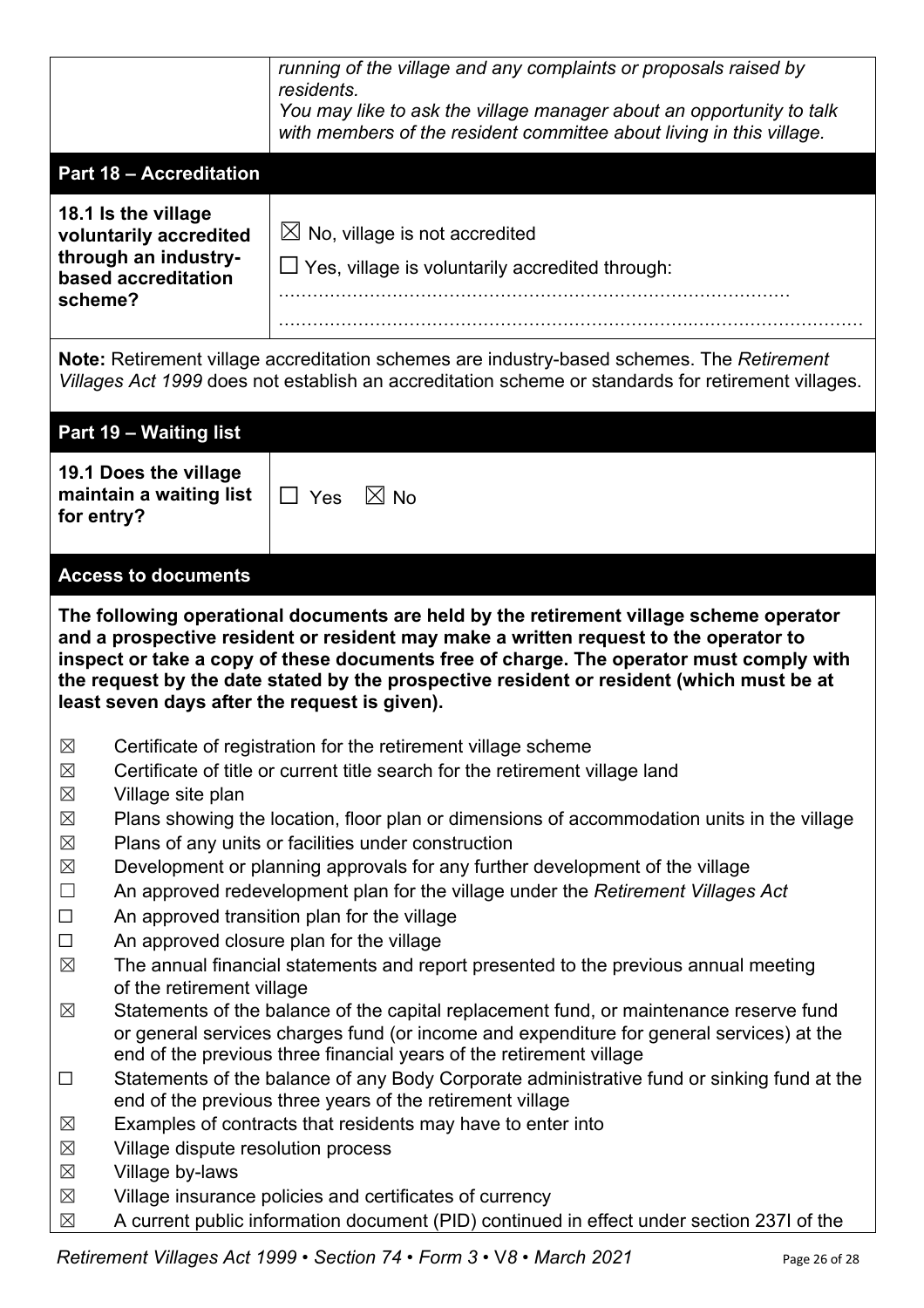Act (this applies to existing residence contracts)

*An example request form containing all the necessary information you must include in your request is available on the Department of Housing and Public Works website.*

#### **Further Information**

If you would like more information, contact the Department of Housing and Public Works on 13 QGOV (13 74 68) or visit our website at **www.hpw.qld.gov.au**

#### **General Information**

General information and fact sheets on retirement villages: www.qld.gov.au/retirementvillages For more information on retirement villages and other seniors living options: www.qld.gov.au/seniorsliving

#### **Regulatory Services, Department of Housing and Public Works**

Regulatory Services administers the *Retirement Villages Act 1999*. This includes investigating complaints and alleged breaches of the Act. Department of Housing and Public Works GPO Box 690, Brisbane, QLD 4001 Phone: 07 3008 3450 Email: regulatoryservices@hpw.qld.gov.au Website: www.hpw.qld.gov.au/housing

#### **Queensland Retirement Village and Park Advice Service (QRVPAS)**

Specialist service providing free information and legal assistance for residents and prospective residents of retirement villages and manufactured home parks in Queensland. Caxton Legal Centre Inc. 1 Manning Street, South Brisbane, QLD 4101 Phone: 07 3214 6333 Email: caxton@caxton.org.au Website: www.caxton.org.au

#### **Department of Human Services (Australian Government)**

Information on planning for retirement and how moving into a retirement village can affect your pension Phone: 132 300 Website: www.humanservices.gov.au/individuals/subjects/age-pension-and-planning-yourretirement

#### **Seniors Legal and Support Service**

These centres provide free legal and support services for seniors concerned about elder abuse, mistreatment or financial exploitation. Caxton Legal Centre Inc. 1 Manning Street, South Brisbane, QLD 4101 Phone: 07 3214 6333 Email: caxton@caxton.org.au Website: https://caxton.org.au

#### **Queensland Law Society**

*Retirement Villages Act 1999* • *Section 74* • *Form 3* • V*8 • March 2021* Page 27 of 28 Find a solicitor Law Society House 179 Ann Street, Brisbane, QLD 4000